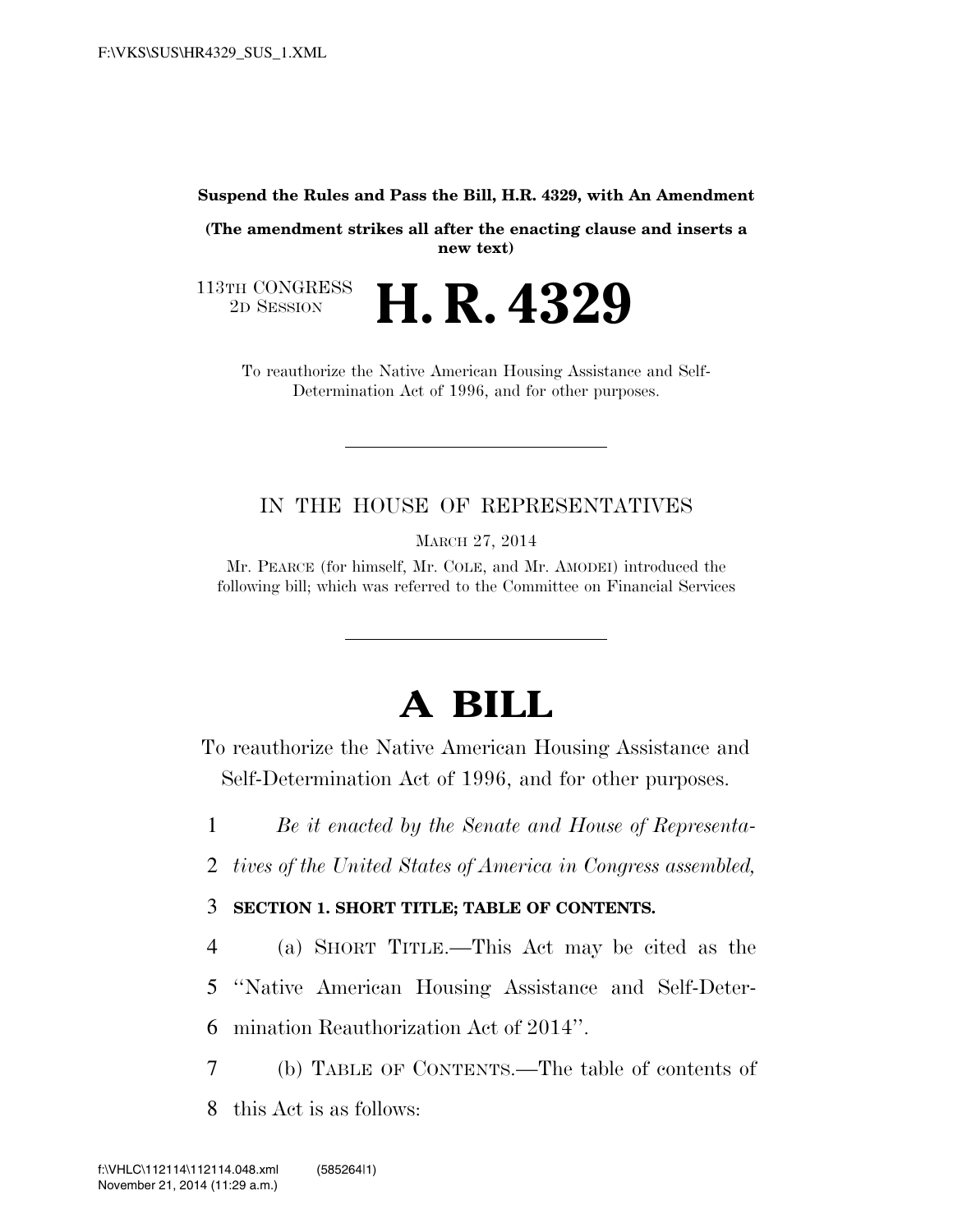- Sec. 1. Short title; table of contents.
- Sec. 2. References.

#### TITLE I—BLOCK GRANTS AND GRANT REQUIREMENTS

- Sec. 101. Block grants.
- Sec. 102. Recommendations regarding exceptions to annual Indian housing plan requirement.
- Sec. 103. Environmental review.
- Sec. 104. Deadline for action on request for approval regarding exceeding TDC maximum cost for project.

#### TITLE II—AFFORDABLE HOUSING ACTIVITIES

- Sec. 201. National objectives and eligible families.
- Sec. 202. Program requirements.
- Sec. 203. Homeownership or lease-to-own low-income requirement and income targeting.
- Sec. 204. Lease requirements and tenant selection.
- Sec. 205. Tribal coordination of agency funding.

#### TITLE III—ALLOCATION OF GRANT AMOUNTS

- Sec. 301. Authorization of appropriations.
- Sec. 302. Effect of undisbursed block grant amounts on annual allocations.

#### TITLE IV—AUDITS AND REPORTS

- Sec. 401. Review and audit by Secretary.
- Sec. 402. Reports to Congress.

#### TITLE V—OTHER HOUSING ASSISTANCE FOR NATIVE AMERICANS

- Sec. 501. HUD–Veterans Affairs supportive housing program for Native American veterans.
- Sec. 502. Loan guarantees for Indian housing.

#### TITLE VI—MISCELLANEOUS

- Sec. 601. Lands Title Report Commission.
- Sec. 602. Limitation on use of funds for Cherokee Nation.
- Sec. 603. Leasehold interest in trust or restricted lands for housing purposes.
- Sec. 604. Clerical amendment.

#### TITLE VII—DEMONSTRATION PROGRAM FOR ALTERNATIVE PRIVATIZATION AUTHORITY FOR NATIVE AMERICAN HOUSING

- Sec. 701. Demonstration program.
- Sec. 702. Clerical amendments.

#### TITLE VIII—HOUSING FOR NATIVE HAWAIIANS

- Sec. 801. Reauthorization of Native Hawaiian Homeownership Act.
- Sec. 802. Reauthorization of loan guarantees for Native Hawaiian housing.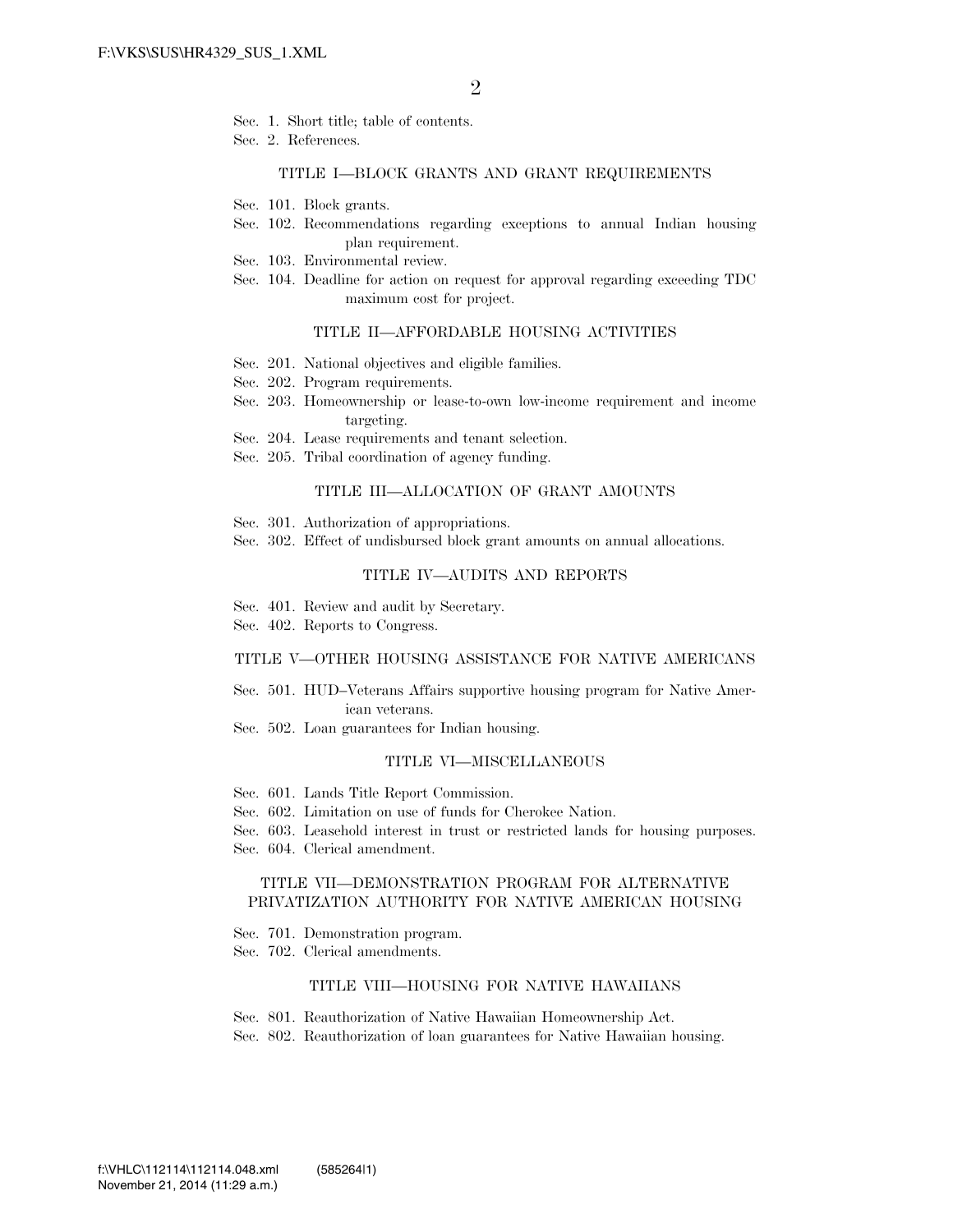### **SEC. 2. REFERENCES.**

 Except as otherwise expressly provided, wherever in this Act an amendment or repeal is expressed in terms of an amendment to, or repeal of, a section or other provi- sion, the reference shall be considered to be made to a section or other provision of the Native American Housing Assistance and Self-Determination Act of 1996 (25 U.S.C. 4101 et seq.).

# **TITLE I—BLOCK GRANTS AND GRANT REQUIREMENTS**

#### **SEC. 101. BLOCK GRANTS.**

Section 101 (25 U.S.C. 4111) is amended—

 (1) in subsection (c), by adding after the period at the end the following: ''The Secretary shall act upon a waiver request submitted under this sub- section by a recipient within 60 days after receipt of such request.''; and

18 (2) in subsection (k), by striking "1" and in-19 serting "an".

 **SEC. 102. RECOMMENDATIONS REGARDING EXCEPTIONS TO ANNUAL INDIAN HOUSING PLAN RE-QUIREMENT.** 

 Not later than the expiration of the 120-day period beginning on the date of the enactment of this Act and after consultation with Indian tribes, tribally designated housing entities, and other interested parties, the Sec-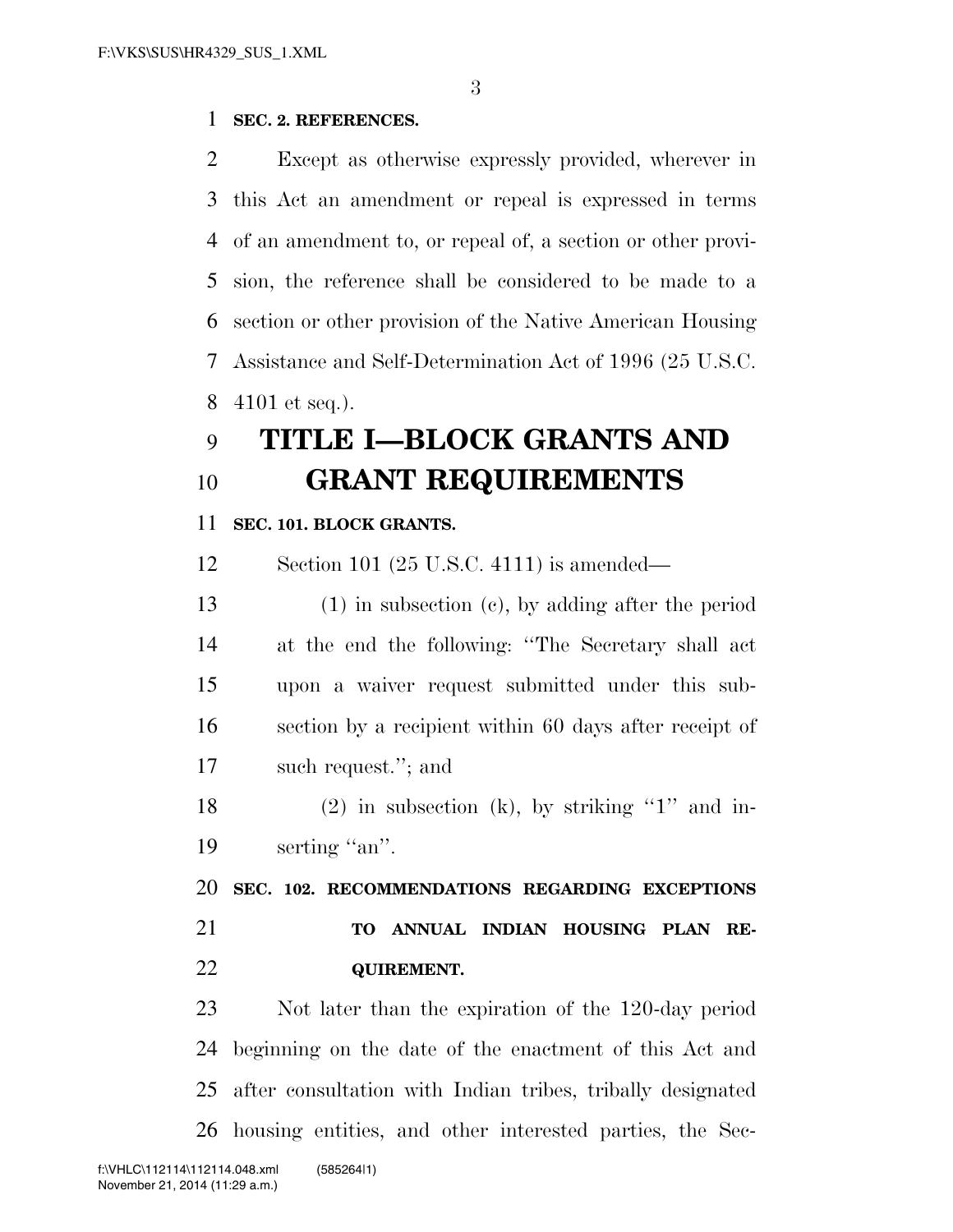retary of Housing and Urban Development shall submit to the Congress recommendations for standards and pro- cedures for waiver of, or alternative requirements (which may include multi-year housing plans) for, the require- ment under section 102(a) of the Native American Hous- ing Assistance and Self-Determination Act of 1996 (25 U.S.C. 4112(a)) for annual submission of one-year hous- ing plans for an Indian tribe. Such recommendations shall include a description of any legislative and regulatory changes necessary to implement such recommendations.

### **SEC. 103. ENVIRONMENTAL REVIEW.**

Section 105 (25 U.S.C. 4115) is amended—

- 13 (1) in subsection  $(d)$ —
- (A) in the matter preceding paragraph (1), by striking ''may'' and inserting ''shall''; and (B) by adding after and below paragraph
- (4) the following:

 ''The Secretary shall act upon a waiver request submitted under this subsection by a recipient within 60 days after receipt of such request.''; and

 (2) by adding at the end the following new sub-section:

 ''(e) CONSOLIDATION OF ENVIRONMENTAL REVIEW REQUIREMENTS.—If a recipient is using one or more sources of Federal funds in addition to grant amounts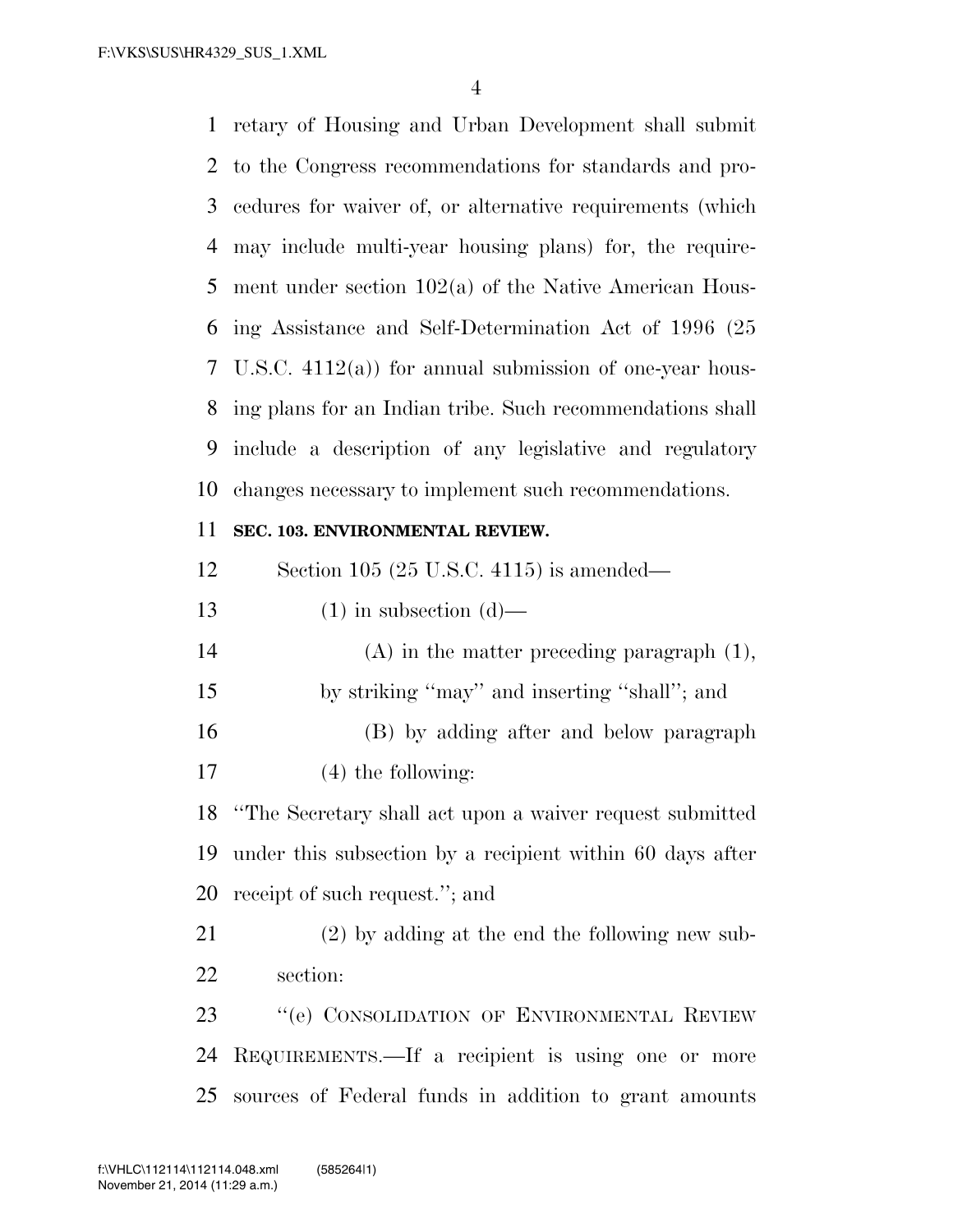under this Act in carrying out a project that qualifies as an affordable housing activity under section 202, such other sources of Federal funds do not exceed 49 percent of the total cost of the project, and the recipient's tribe has assumed all of the responsibilities for environmental review, decisionmaking, and action pursuant to this sec- tion, the tribe's compliance with the review requirements under this section and the National Environmental Policy Act of 1969 with regard to such project shall be deemed to fully comply with and discharge any applicable environ- mental review requirements that might apply to Federal agencies with respect to the use of such additional Federal funding sources for that project.''.

# **SEC. 104. DEADLINE FOR ACTION ON REQUEST FOR AP- PROVAL REGARDING EXCEEDING TDC MAX-IMUM COST FOR PROJECT.**

 (a) APPROVAL.—Section 103 (25 U.S.C. 4113) is amended by adding at the end the following new sub-section:

20 "(f) DEADLINE FOR ACTION ON REQUEST TO EX- CEED TDC MAXIMUM.—A request for approval by the Secretary of Housing and Urban Development to exceed by more than 10 percent the total development cost max-imum cost for a project shall be approved or denied during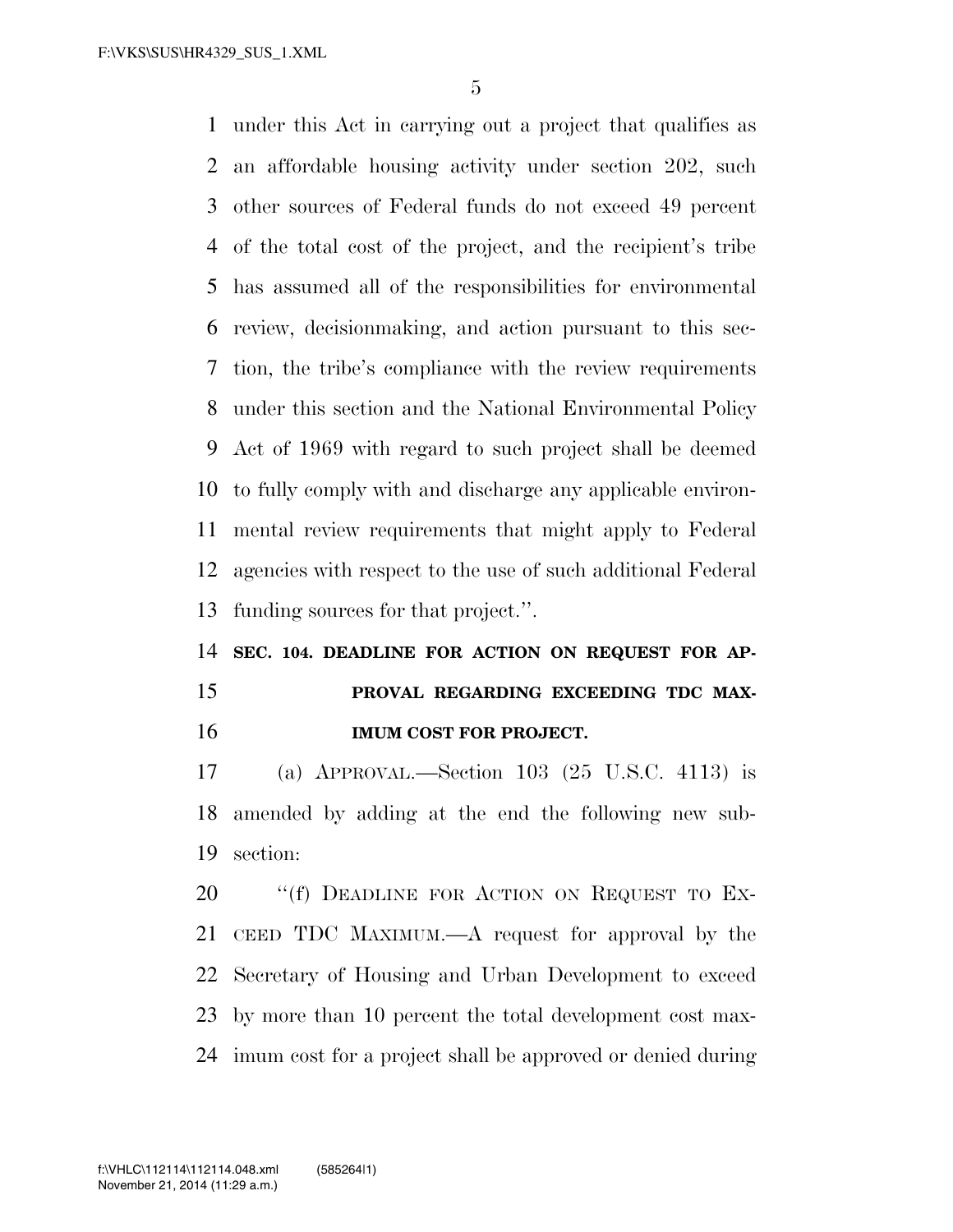the 60-day period that begins on the date that the Sec-retary receives the request.''.

 (b) DEFINITION.—Section 4 (25 U.S.C. 4103) is amended—

 (1) by redesignating paragraph (22) as para- $6 \qquad \text{graph } (23)$ ; and

 (2) by inserting after paragraph (21) the fol-lowing new paragraph:

9 "(22) TOTAL DEVELOPMENT COST.—The term 'total development cost' means, with respect to a housing project, the sum of all costs for the project, including all undertakings necessary for administra- tion, planning, site acquisition, demolition, construc- tion or equipment and financing (including payment of carrying charges), and for otherwise carrying out the development of the project, excluding off-site water and sewer. The total development cost amounts shall be based on a moderately designed house and determined by averaging the current con- struction costs as listed in not less than two nation- ally recognized residential construction cost indi-ces.''.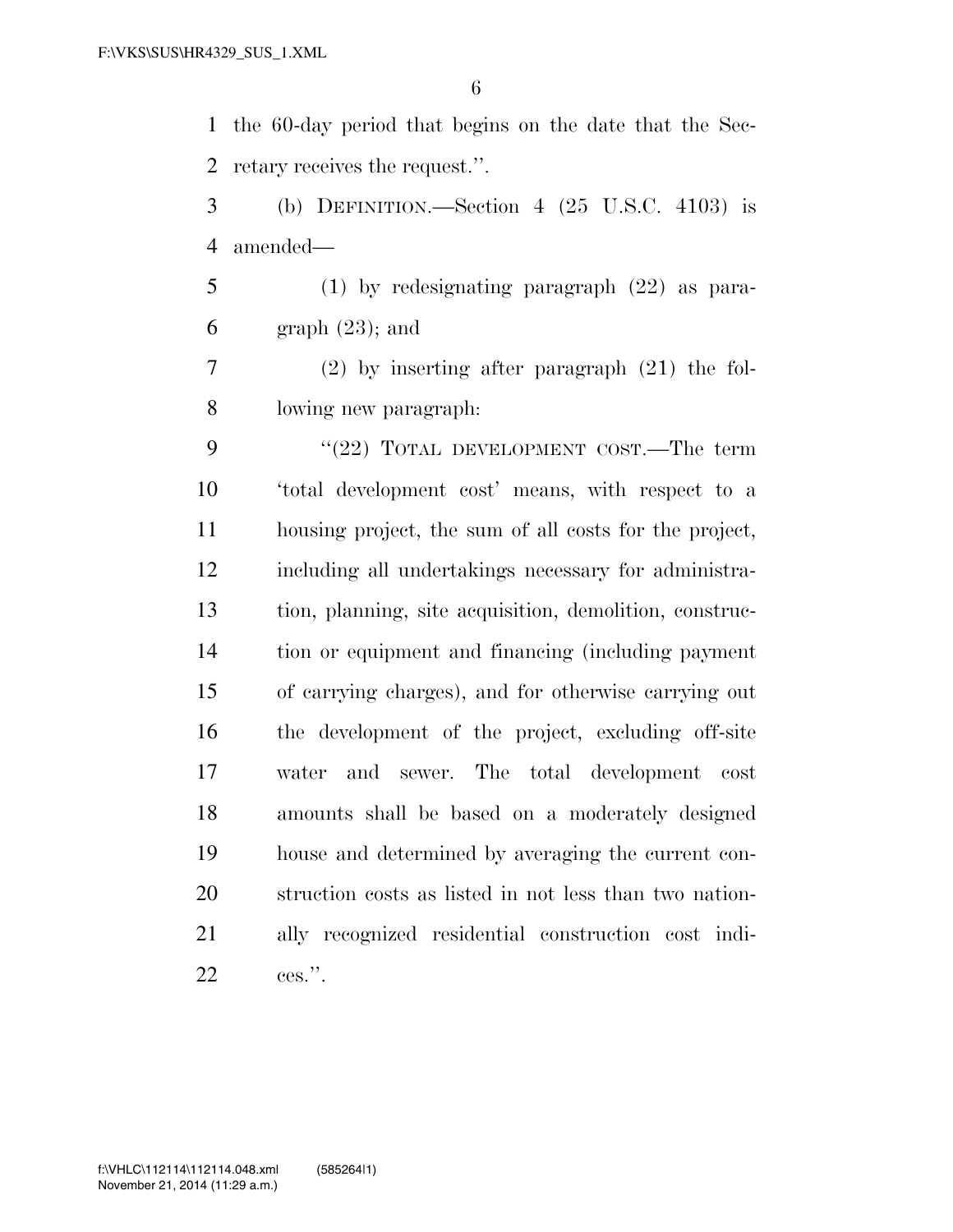# **TITLE II—AFFORDABLE HOUSING ACTIVITIES**

## **SEC. 201. NATIONAL OBJECTIVES AND ELIGIBLE FAMILIES.**

 The second paragraph (6) of section 201(b) (25 U.S.C. 4131(b)(6); relating to exemption) is amended— (1) by striking ''1964 and'' and inserting

''1964,"; and

 (2) by inserting after ''1968'' the following: '', and section 3 of the Housing and Urban Develop-ment Act of 1968''.

## **SEC. 202. PROGRAM REQUIREMENTS.**

12 Section 203(a)  $(25 \text{ U.S.C. } 4133(a))$  is amended—

 (1) in paragraph (1), by striking ''paragraph 14  $(2)$ " and inserting "paragraphs  $(2)$  and  $(3)$ "; and

 (2) by adding at the end the following new paragraph:

17 "(3) APPLICATION OF TRIBAL POLICIES.— Paragraph (2) shall not apply if the recipient has a written policy governing rents and homebuyer pay- ments charged for dwelling units and such policy in- cludes a provision governing maximum rents or homebuyer payments.'';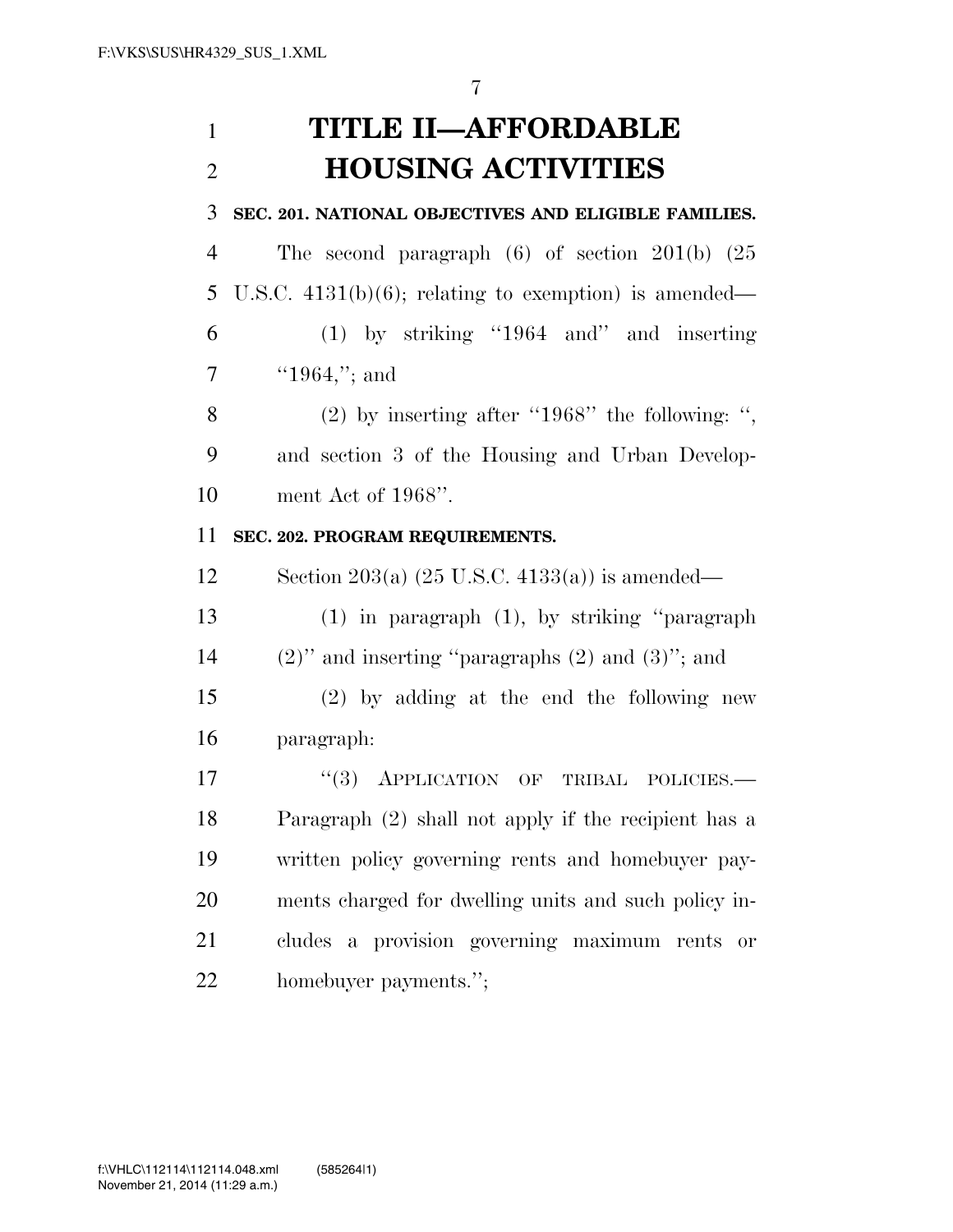| $\mathbf{1}$   | SEC. 203. HOMEOWNERSHIP OR LEASE-TO-OWN LOW-IN-        |
|----------------|--------------------------------------------------------|
| $\overline{2}$ | COME REQUIREMENT AND INCOME<br>TAR-                    |
| 3              | <b>GETING.</b>                                         |
| $\overline{4}$ | Section 205 (25 U.S.C. 4135) is amended—               |
| 5              | $(1)$ in subsection $(a)(1)$ —                         |
| 6              | $(A)$ in subparagraph $(C)$ , by striking              |
| 7              | "and" at the end; and                                  |
| 8              | (B) by adding at the end the following new             |
| 9              | subparagraph:                                          |
| 10             | $\lq\lq(E)$ notwithstanding any other provision        |
| 11             | of this paragraph, in the case of rental housing       |
| 12             | that is made available to a current rental family      |
| 13             | for conversion to a homebuyer or a lease-pur-          |
| 14             | chase unit, that the current rental family can         |
| 15             | purchase through a contract of sale, lease-pur-        |
| 16             | chase agreement, or any other sales agreement,         |
| 17             | is made available for purchase only by the cur-        |
| 18             | rent rental family, if the rental family was a         |
| 19             | low-income family at the time of their initial oc-     |
| 20             | eupancy of such unit; and"; and                        |
| 21             | $(2)$ in subsection $(c)$ , by adding after the period |
| 22             | at the end the following: "The provisions of such      |
| 23             | paragraph regarding binding commitments for the        |
| 24             | remaining useful life of the property shall not apply  |
| 25             | to improvements of privately owned homes if the        |
| 26             | cost of such improvements do not exceed 10 percent     |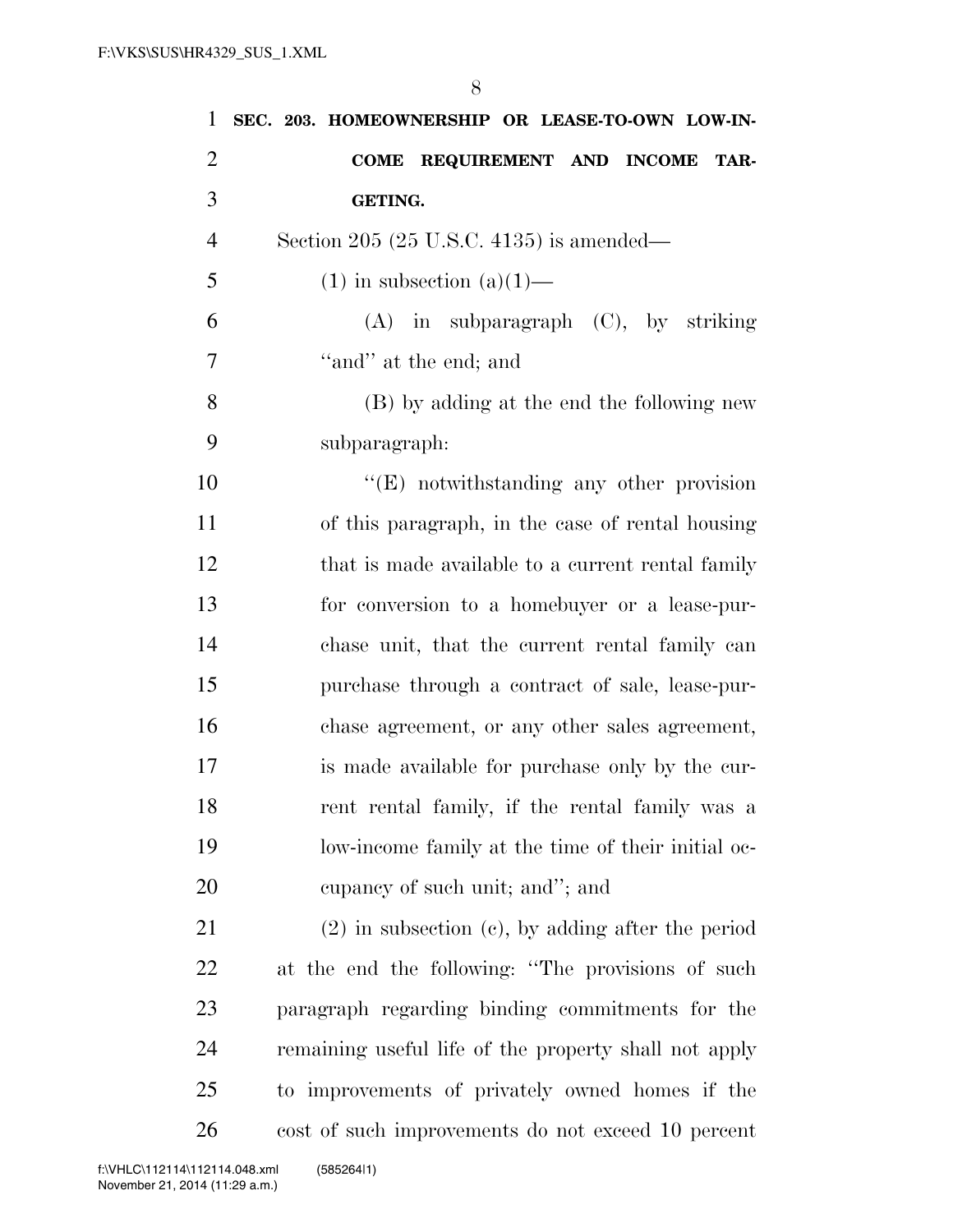of the maximum total development cost for such home.''.

#### **SEC. 204. LEASE REQUIREMENTS AND TENANT SELECTION.**

 Section 207 (25 U.S.C. 4137) is amended by adding at the end the following new subsection:

 ''(c) NOTICE OF TERMINATION.—Notwithstanding any other provision of law, the owner or manager of rental housing that is assisted in part with amounts provided under this Act and in part with one or more other sources of Federal funds shall only utilize leases that require a notice period for the termination of the lease pursuant to 12 subsection  $(a)(3)$ .".

### **SEC. 205. TRIBAL COORDINATION OF AGENCY FUNDING.**

 (a) IN GENERAL.—Subtitle A of title II (25 U.S.C. 4131 et seq.) is amended by adding at the end the fol-lowing new section:

### **''SEC. 211. TRIBAL COORDINATION OF AGENCY FUNDING.**

 ''Notwithstanding any other provision of law, a re- cipient authorized to receive funding under this Act may, in its discretion, use funding from the Indian Health Serv- ice of the Department of Health and Human Services for construction of sanitation facilities for housing construc- tion and renovation projects that are funded in part by funds provided under this Act.''.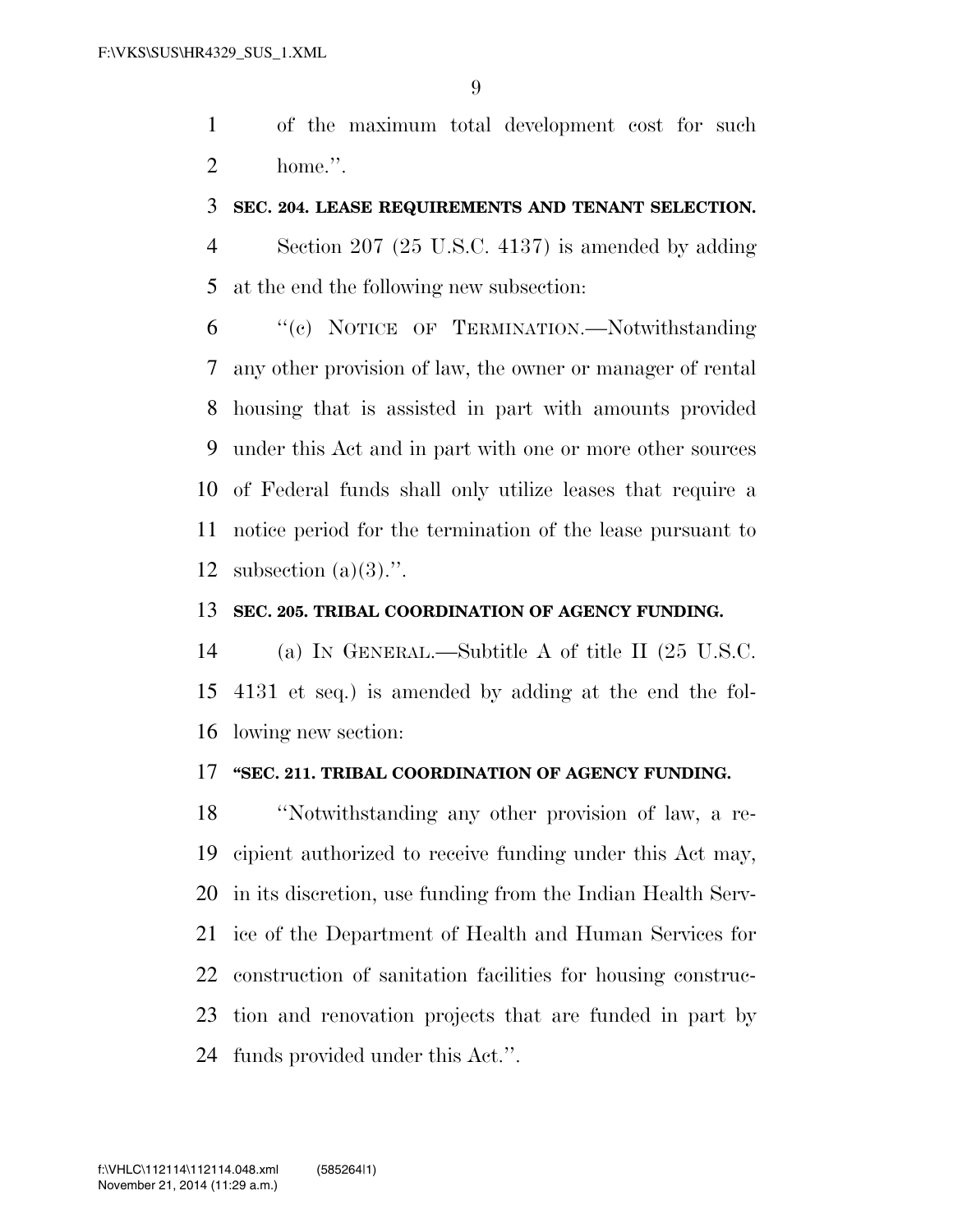(b) CLERICAL AMENDMENT.—The table of contents in section 1(b) is amended by inserting after the item re- lating to section 210 the following new item: ''Sec. 211. Tribal coordination of agency funding.''.

# **TITLE III—ALLOCATION OF GRANT AMOUNTS**

### **SEC. 301. AUTHORIZATION OF APPROPRIATIONS.**

 The first sentence of section 108 (25 U.S.C. 4117) is amended by striking ''such sums as may be necessary for each of fiscal years 2009 through 2013'' and inserting ''\$650,000,000 for each of fiscal years 2014 through 2018''.

# **SEC. 302. EFFECT OF UNDISBURSED BLOCK GRANT AMOUNTS ON ANNUAL ALLOCATIONS.**

 (a) IN GENERAL.—Title III (25 U.S.C. 4151 et seq.) is amended by adding at the end the following new section: **''SEC. 303. EFFECT OF UNDISBURSED GRANT AMOUNTS ON ANNUAL ALLOCATIONS.** 

 ''(a) NOTIFICATION OF OBLIGATED, UNDISBURSED GRANT AMOUNTS.—Subject to subsection (d) of this sec- tion, if as of January 1 of 2015 or any year thereafter a recipient's total amount of undisbursed block grants in the Department's line of credit control system is greater than three times the formula allocation such recipient would otherwise receive under this Act for the fiscal year during which such January 1 occurs, the Secretary shall—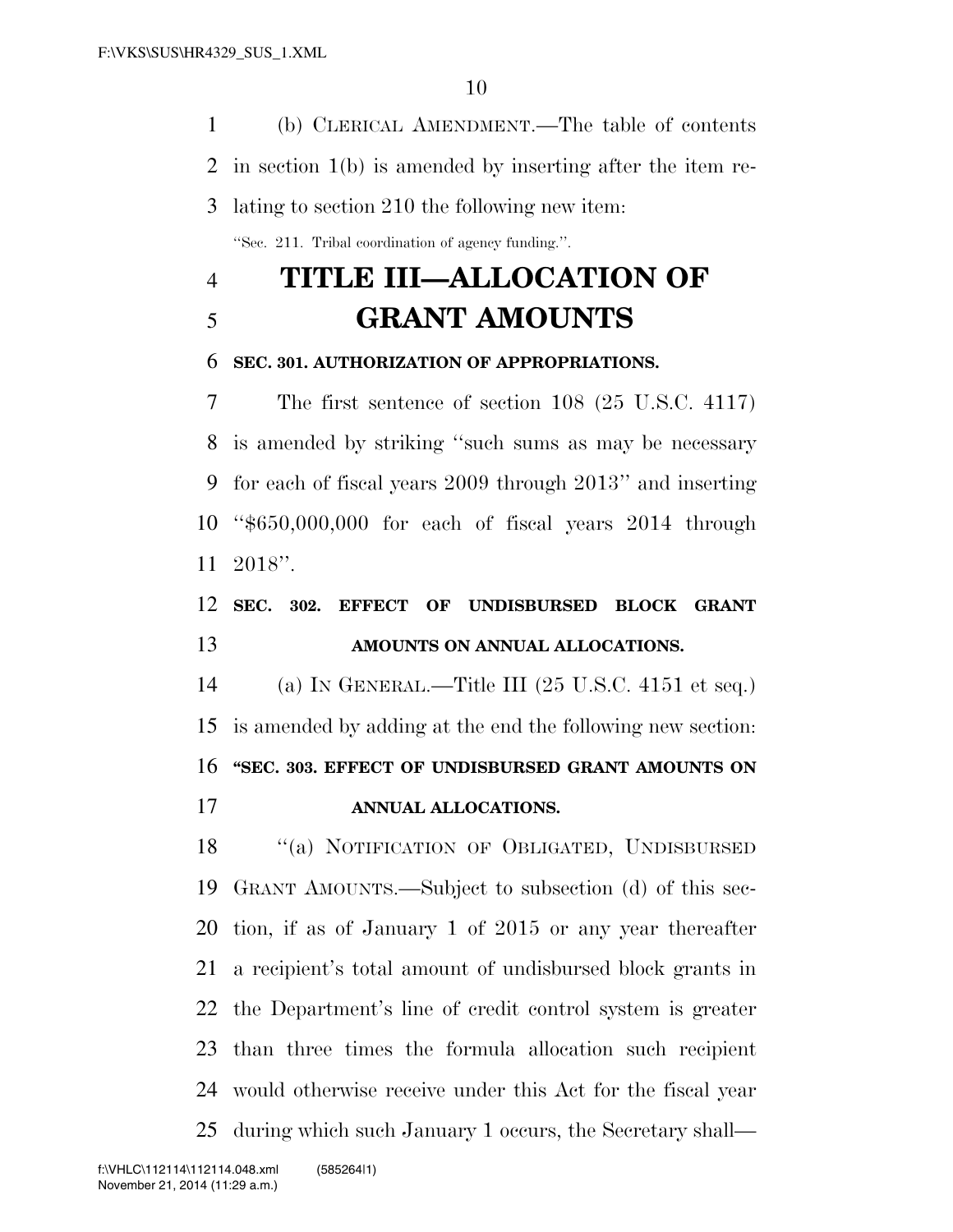| $\mathbf{1}$   | $"(1)$ before January 31 of such year, notify the             |
|----------------|---------------------------------------------------------------|
| $\overline{2}$ | Indian tribe allocated the grant amounts and any              |
| 3              | tribally designated housing entity for the tribe of the       |
| $\overline{4}$ | undisbursed funds; and                                        |
| 5              | $\lq(2)$ require the recipient for the tribe to, not          |
| 6              | later than 30 days after the Secretary provides noti-         |
| 7              | fication pursuant to paragraph $(1)$ —                        |
| 8              | "(A) notify the Secretary in writing of the                   |
| 9              | reasons why the recipient has not requested the               |
| 10             | disbursement of such amounts; and                             |
| 11             | $\lq\lq (B)$ demonstrate to the satisfaction of the           |
| 12             | Secretary that the recipient has the capacity to              |
| 13             | spend Federal funds in an effective manner,                   |
| 14             | which demonstration may include evidence of                   |
| 15             | the timely expenditure of amounts previously                  |
| 16             | distributed under this Act to the recipient.                  |
| 17             | "(b) ALLOCATION AMOUNT.—Notwithstanding sec-                  |
|                | 18 tions 301 and 302, the allocation for such fiscal year for |
| 19             | a recipient described in subsection (a) shall be the amount   |
| 20             | initially calculated according to the formula minus the dif-  |
| 21             | ference between the recipient's<br>total amount<br>- of       |
| 22             | undisbursed block grants in the Department's line of cred-    |
| 23             | it control system on such January 1 and three times the       |
| 24             | initial formula amount for such fiscal year.                  |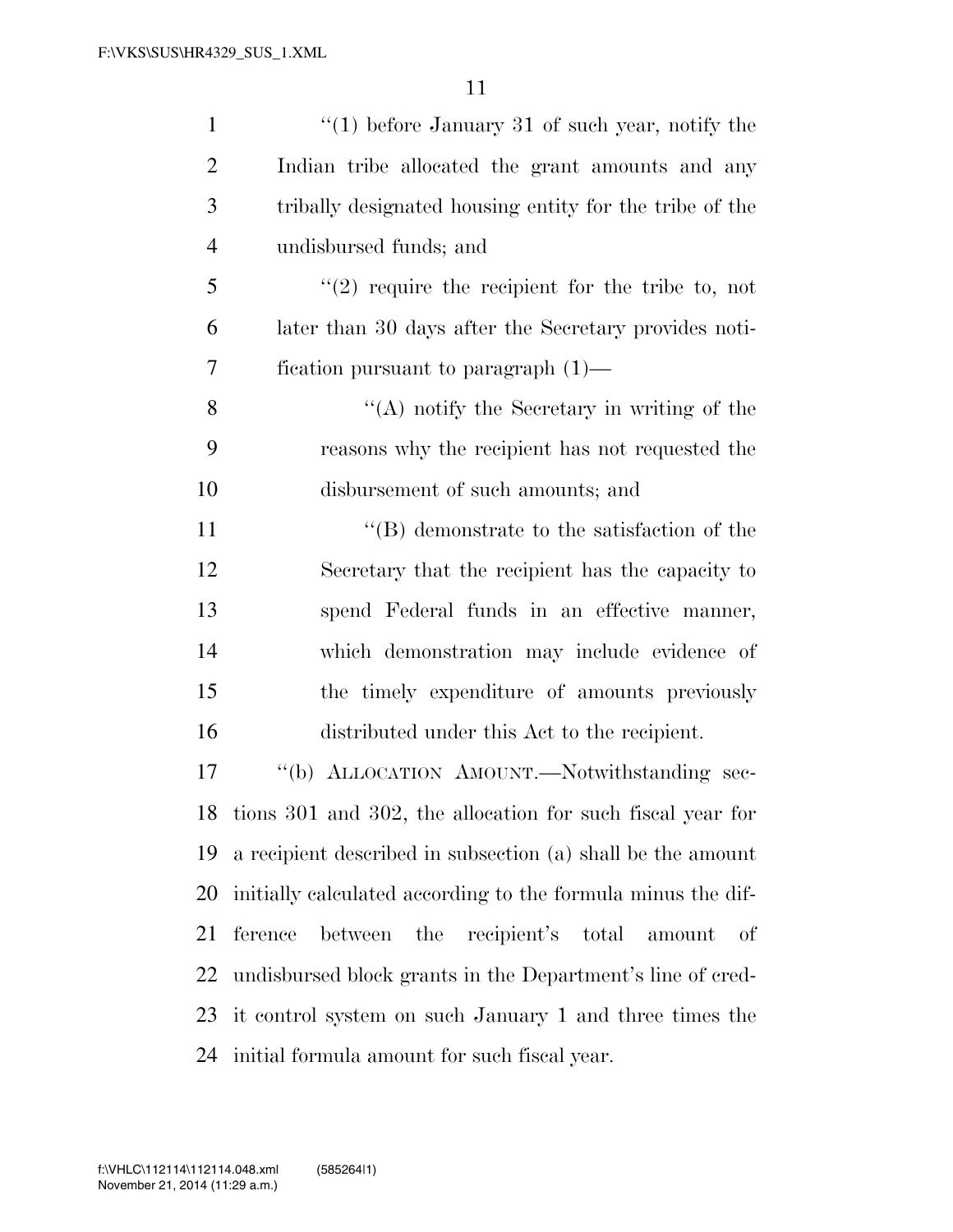''(c) REALLOCATION.—Notwithstanding any other provision of law, any grant amounts not allocated to a re- cipient pursuant to subsection (b) shall be allocated under the need component of the formula proportionately amount all other Indian tribes not subject to such an ad-justment.

 ''(d) INAPPLICABILITY.—Subsections (a) and (b) shall not apply to an Indian tribe with respect to any fiscal year for which the amount allocated for the tribe for block grants under this Act is less than \$5,000,000.

11 "(e) EFFECTIVENESS.—This section shall not require the issuance of any regulation to take effect and shall not be construed to confer hearing rights under this or any other section of this Act.''.

 (b) CLERICAL AMENDMENT.—The table of contents in section 1(b) is amended by inserting after the item re-

lating to section 302 the following new item:

''Sec. 303. Effect of undisbursed grant amounts on annual allocations.''.

## **TITLE IV—AUDITS AND REPORTS**

### **SEC. 401. REVIEW AND AUDIT BY SECRETARY.**

20 Section 405(c)  $(25 \text{ U.S.C. } 4165(c))$  is amended, by adding at the end the following new paragraph:

22 "(3) ISSUANCE OF FINAL REPORT.—The Sec- retary shall issue a final report within 60 days after receiving comments under paragraph (1) from a re-cipient.''.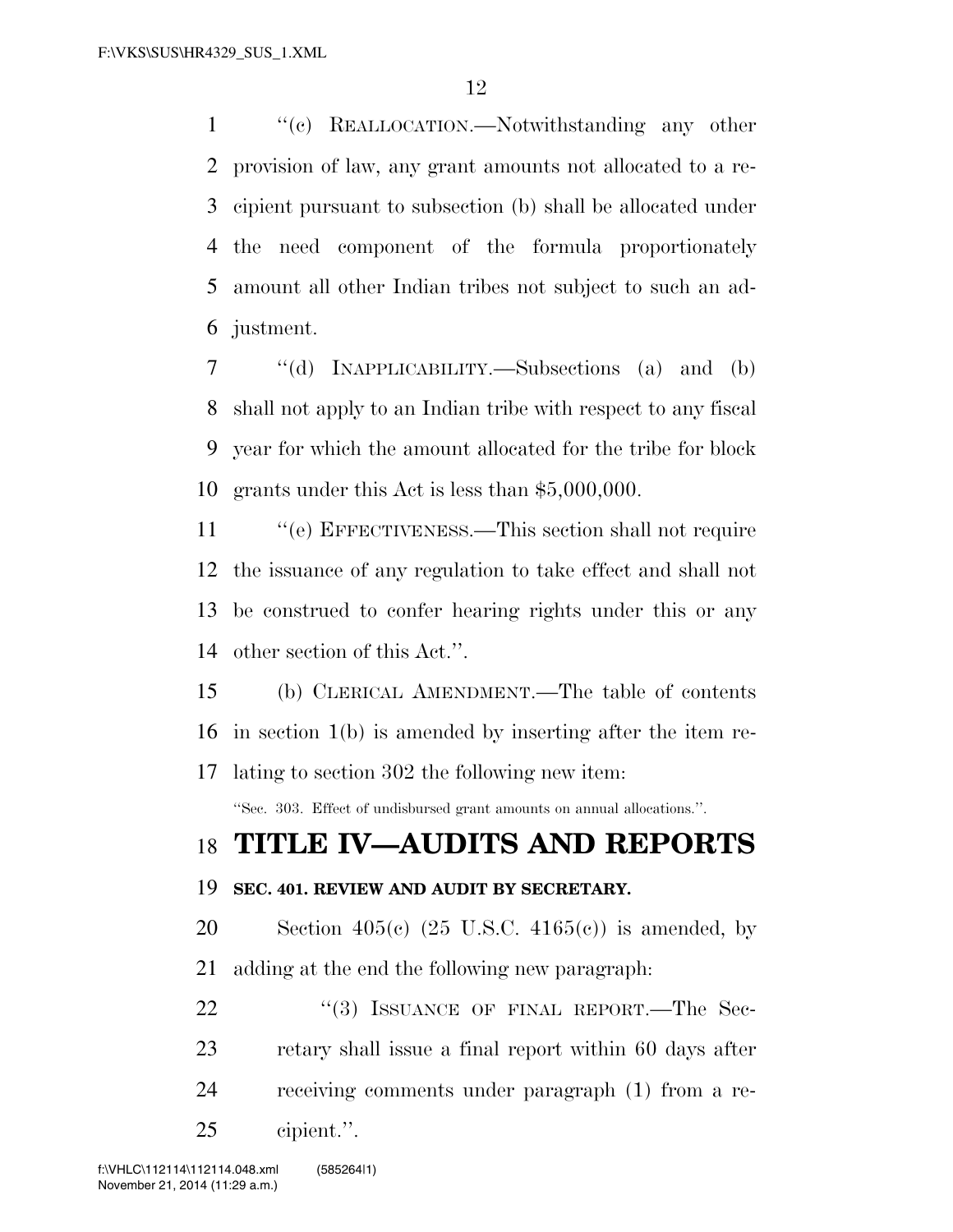#### **SEC. 402. REPORTS TO CONGRESS.**

Section 407 (25 U.S.C. 4167) is amended—

| 3  | $(1)$ in subsection (a), by striking "Congress"                          |
|----|--------------------------------------------------------------------------|
| 4  | and inserting "Committee on Financial Services and                       |
| 5  | the Committee on Natural Resources of the House                          |
| 6  | of Representatives, to the Committee on Indian Af-                       |
| 7  | fairs and the Committee on Banking, Housing, and                         |
| 8  | Urban Affairs of the Senate, and to any subcommit-                       |
| 9  | tees of such committees having jurisdiction with re-                     |
| 10 | spect to Native American and Alaska Native af-                           |
| 11 | fairs,"; and                                                             |
| 12 | $(2)$ by adding at the end the following new sub-                        |
| 13 | section:                                                                 |
| 14 | "(c) PUBLIC AVAILABILITY TO RECIPIENTS.-Each                             |
| 15 | report submitted pursuant to subsection (a) shall be made                |
| 16 | publicly available to recipients.".                                      |
| 17 | TITLE V-OTHER HOUSING AS-                                                |
| 18 | <b>SISTANCE FOR NATIVE AMER-</b>                                         |
| 19 | <b>ICANS</b>                                                             |
| 20 | SEC. 501. HUD-VETERANS AFFAIRS SUPPORTIVE HOUSING                        |
| 21 | <b>PROGRAM</b><br><b>FOR</b><br><b>NATIVE</b><br><b>AMERICAN</b><br>VET- |
| 22 | <b>ERANS.</b>                                                            |

 Paragraph (19) of section 8(o) of the United States Housing Act of 1937 (42 U.S.C. 1437f(o)(19)) is amend- ed by adding at the end the following new subparagraph: 26 "(D) NATIVE AMERICAN VETERANS.—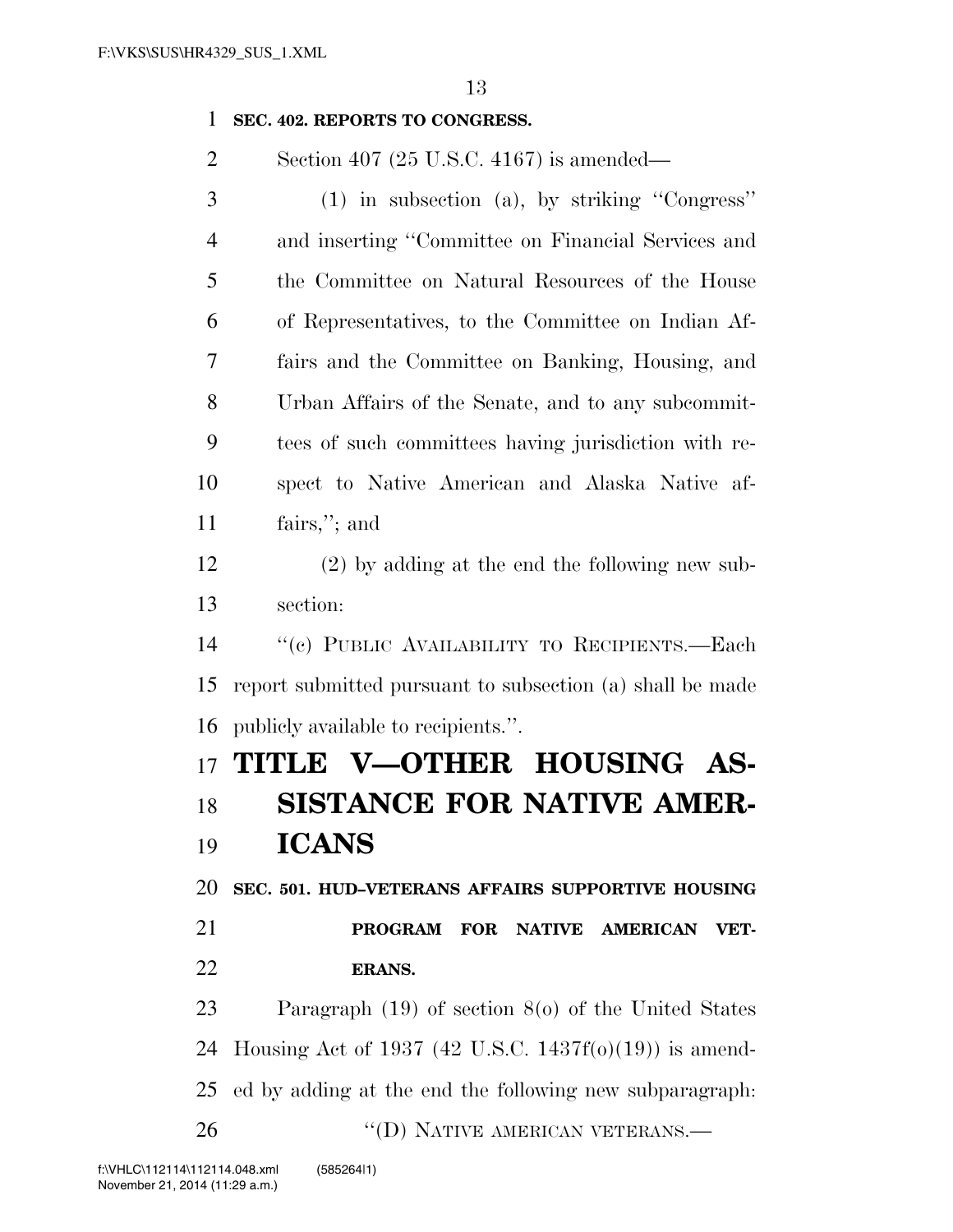| $\mathbf{1}$   | "(i) AUTHORITY.—Of the funds made            |
|----------------|----------------------------------------------|
| $\overline{2}$ | available for rental assistance under this   |
| 3              | subsection for fiscal year 2015 and each     |
| $\overline{4}$ | fiscal year thereafter, the Secretary shall  |
| 5              | set aside 5 percent for a supported housing  |
| 6              | and rental assistance program modeled on     |
| 7              | HUD-Veterans Affairs Supportive<br>the       |
| 8              | Housing (HUD-VASH) program, to be            |
| 9              | administered in conjunction with the De-     |
| 10             | partment of Veterans Affairs, for the ben-   |
| 11             | efit of homeless Native American veterans    |
| 12             | and veterans at risk of homelessness.        |
| 13             | RECIPIENTS.—Such rental as-<br>``(ii)        |
| 14             | sistance shall be made available to recipi-  |
| 15             | ents eligible to receive block grants under  |
| 16             | the Native American Housing Assistance       |
| 17             | and Self-Determination Act of 1996 (25       |
| 18             | U.S.C. 4101 et seq.).                        |
| 19             | "(iii) FUNDING CRITERIA.—Funds               |
| 20             | shall be awarded based on need, adminis-     |
| 21             | trative capacity, and any other funding cri- |
| 22             | teria established by the Secretary in a no-  |
| 23             | tice published in the Federal Register,      |
| 24             | after consultation with the Secretary of     |
| 25             | Veterans Affairs, by a date sufficient to    |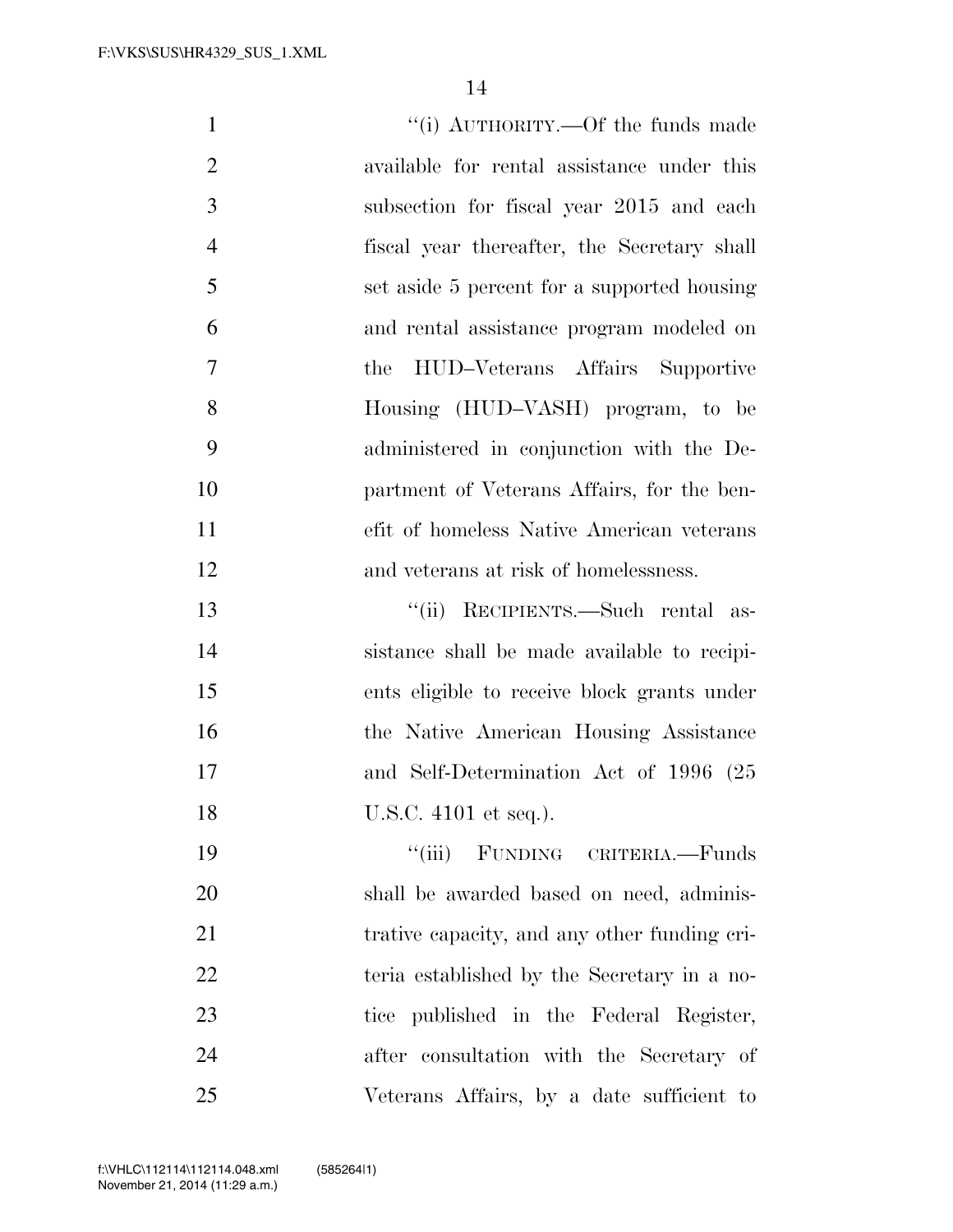provide for implementation of the program under this subparagraph in accordance with clause (i).

4 "(iv) PROGRAM REQUIREMENTS.— Such funds shall be administered by block grant recipients in accordance with pro- gram requirements under Native American Housing Assistance and Self-Determina- tion Act of 1996 in lieu of program re-10 quirements under this Act.

11 ''(v) WAIVER.—The Secretary may waive, or specify alternative requirements for any provision of any statute or regula- tion that the Secretary administers in con- nection with the use of funds made avail- able under this subparagraph, but only upon a finding by the Secretary that such waiver or alternative requirement is nec- essary to promote administrative efficiency, eliminate delay, consolidate or eliminate duplicative or ineffective requirements or 22 criteria, or otherwise provide for the effec-23 tive delivery and administration of such supportive housing assistance to Native American veterans.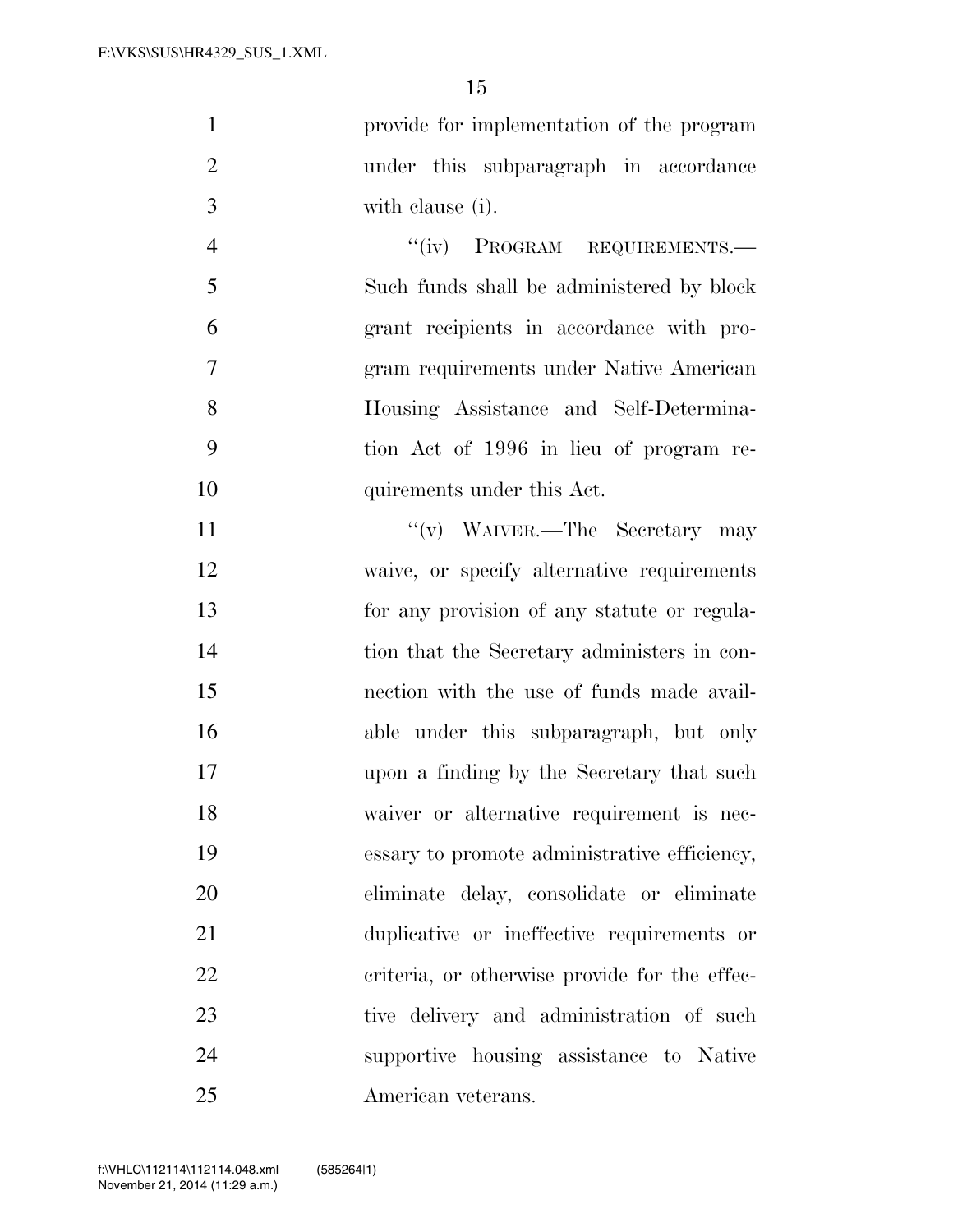| $\mathbf{1}$   | "(vi) CONSULTATION.—The Secretary           |
|----------------|---------------------------------------------|
| $\overline{2}$ | and the Secretary of Veterans Affairs shall |
| 3              | jointly consult with block grant recipients |
| $\overline{4}$ | and any other appropriate tribal organiza-  |
| 5              | tions to-                                   |
| 6              | $\lq\lq$ ensure that block grant re-        |
| 7              | cipients administering funds made           |
| 8              | available under the program under           |
| 9              | this subparagraph are able to effec-        |
| 10             | tively coordinate with providers of         |
| 11             | supportive services provided in con-        |
| 12             | nection with such program; and              |
| 13             | $\lq\lq$ (II) ensure the effective delivery |
| 14             | of supportive services to Native Amer-      |
| 15             | ican veterans that are homeless or at       |
| 16             | risk of homelessness eligible to receive    |
| 17             | assistance under this subparagraph.         |
| 18             | Consultation pursuant to this clause shall  |
| 19             | be completed by a date sufficient to pro-   |
| 20             | vide for implementation of the program      |
| 21             | under this subparagraph in accordance       |
| 22             | with clause (i).                            |
| 23             | "(vii) NOTICE.—The Secretary shall          |
| 24             | establish the requirements and criteria for |
| 25             | the supported housing and rental assist-    |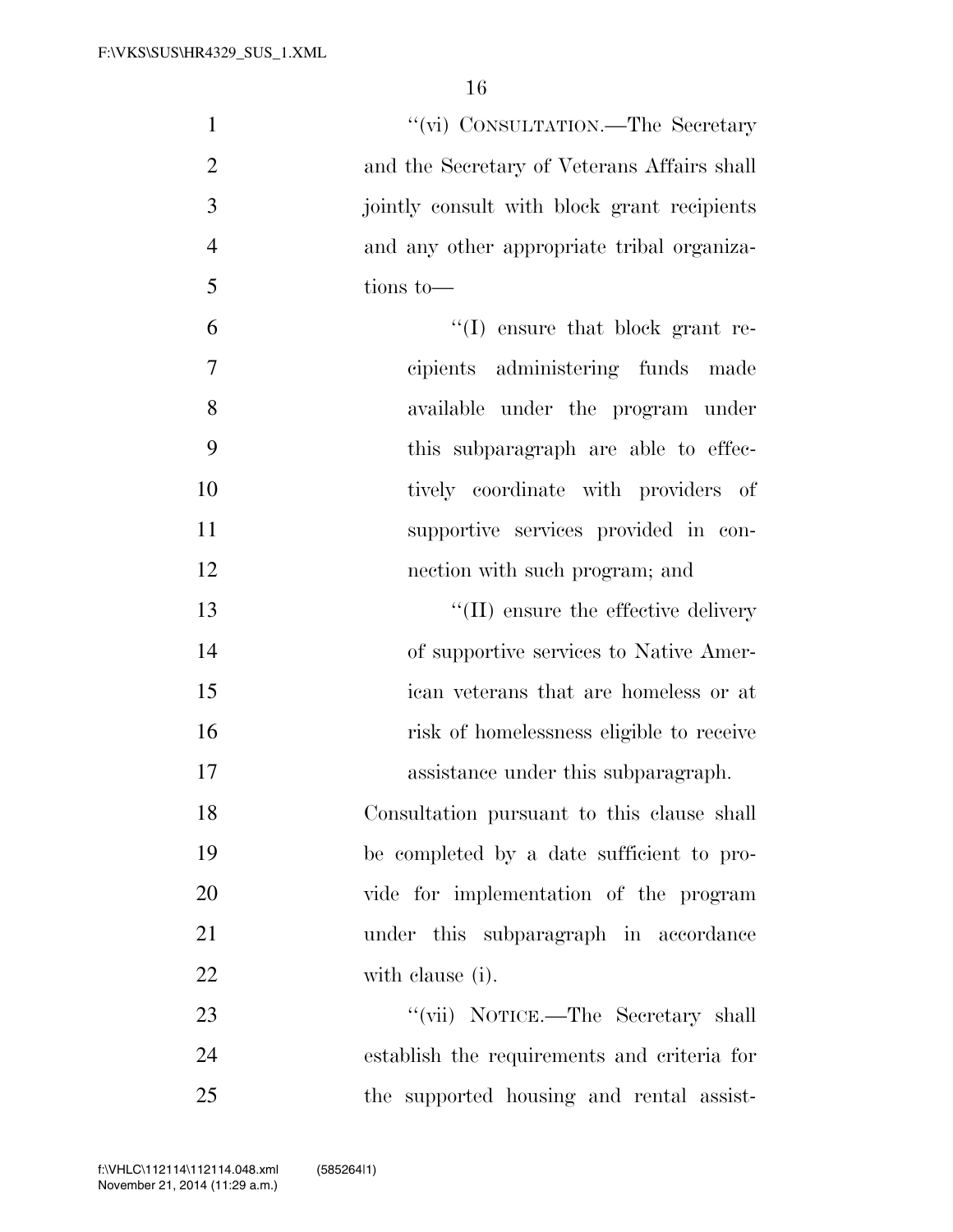|   | ance program under this subparagraph by      |
|---|----------------------------------------------|
| 2 | notice published in the Federal Register,    |
| 3 | but shall provide Indian tribes and tribally |
|   | designated housing agencies an oppor-        |
| 5 | tunity for comment and consultation before   |
| 6 | publication of a final notice pursuant to    |
|   | this clause.".                               |

#### **SEC. 502. LOAN GUARANTEES FOR INDIAN HOUSING.**

 Section 184(i)(5) of the Housing and Community De- velopment Act of 1992 (12 U.S.C. 1715z–13a(i)(5)) is amended—

 (1) in subparagraph (B), by inserting after the period at the end of the first sentence the following: ''There are authorized to be appropriated for such costs \$12,200,000 for each of fiscal years 2014 through 2018.''; and

17  $(2)$  in subparagraph  $(C)$ —

 (A) by striking ''2008 through 2012'' and inserting ''2014 through 2018''; and

20 (B) by striking "such amount as may be provided in appropriation Acts for'' and insert-22 ing "\$976,000,000 for each".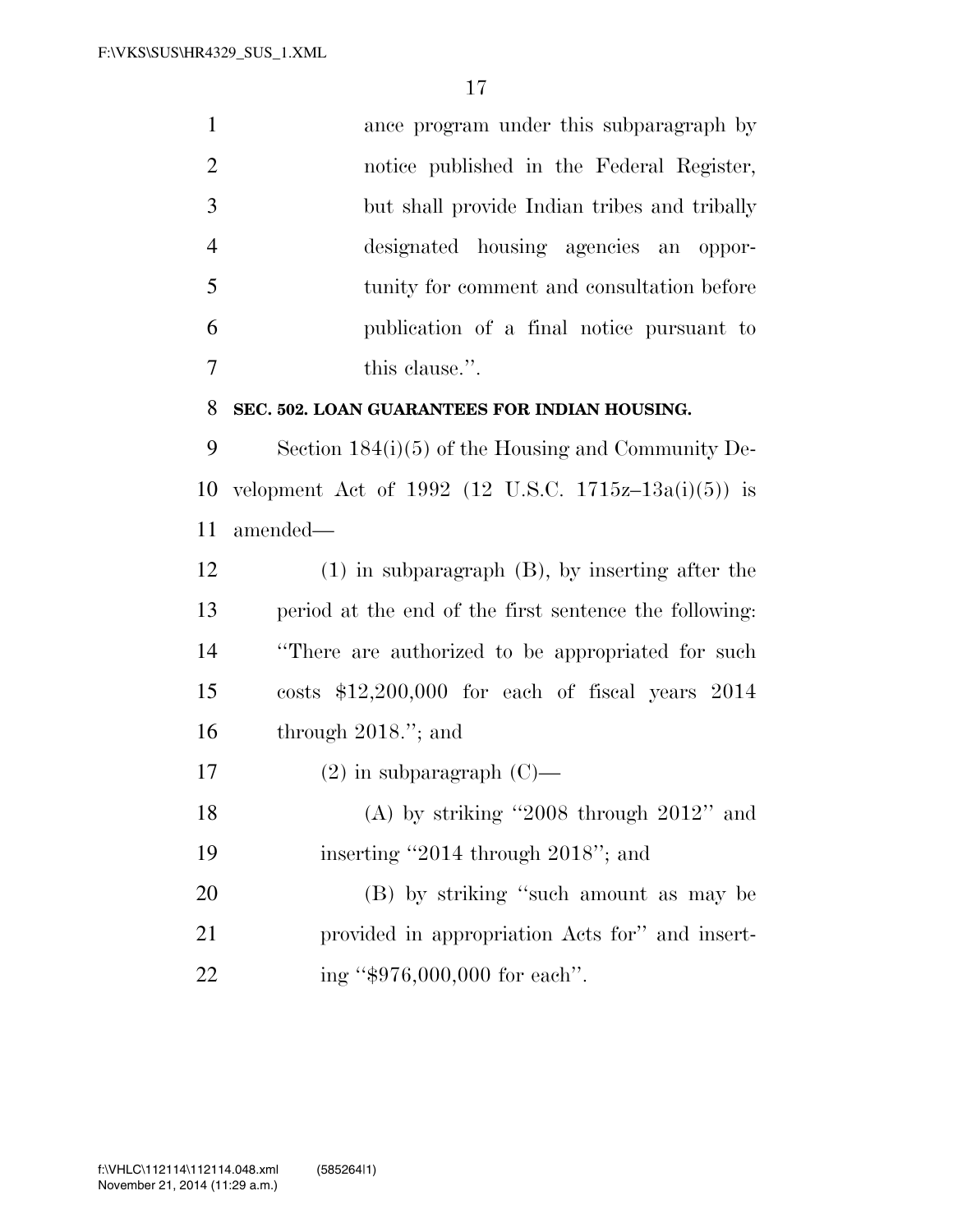# **TITLE VI—MISCELLANEOUS**

#### **SEC. 601. LANDS TITLE REPORT COMMISSION.**

 Section 501 of the American Homeownership and Economic Opportunity Act of 2000 (25 U.S.C. 4043 note) is amended—

 (1) in subsection (a), by striking ''Subject to sums being provided in advance in appropriations Acts, there'' and inserting ''There''; and

9 (2) in subsection (b)(1) by striking "this  $\text{Act}$ " and inserting ''the Native American Housing Assist- ance and Self-Determination Reauthorization Act of 2014''.

# **SEC. 602. LIMITATION ON USE OF FUNDS FOR CHEROKEE NATION.**

 Section 801 of the Native American Housing Assist- ance and Self-Determination Reauthorization Act of 2008 (Public Law 110–411) is amended by striking ''Tem- porary Order and Temporary Injunction issued on May 14, 2007, by the District Court of the Cherokee Nation'' and inserting ''Order issued September 21, 2011, by the Federal District Court for the District of Columbia''.

## **SEC. 603. LEASEHOLD INTEREST IN TRUST OR RESTRICTED**

## **LANDS FOR HOUSING PURPOSES.**

Section 702 (25 U.S.C. 4211) is amended—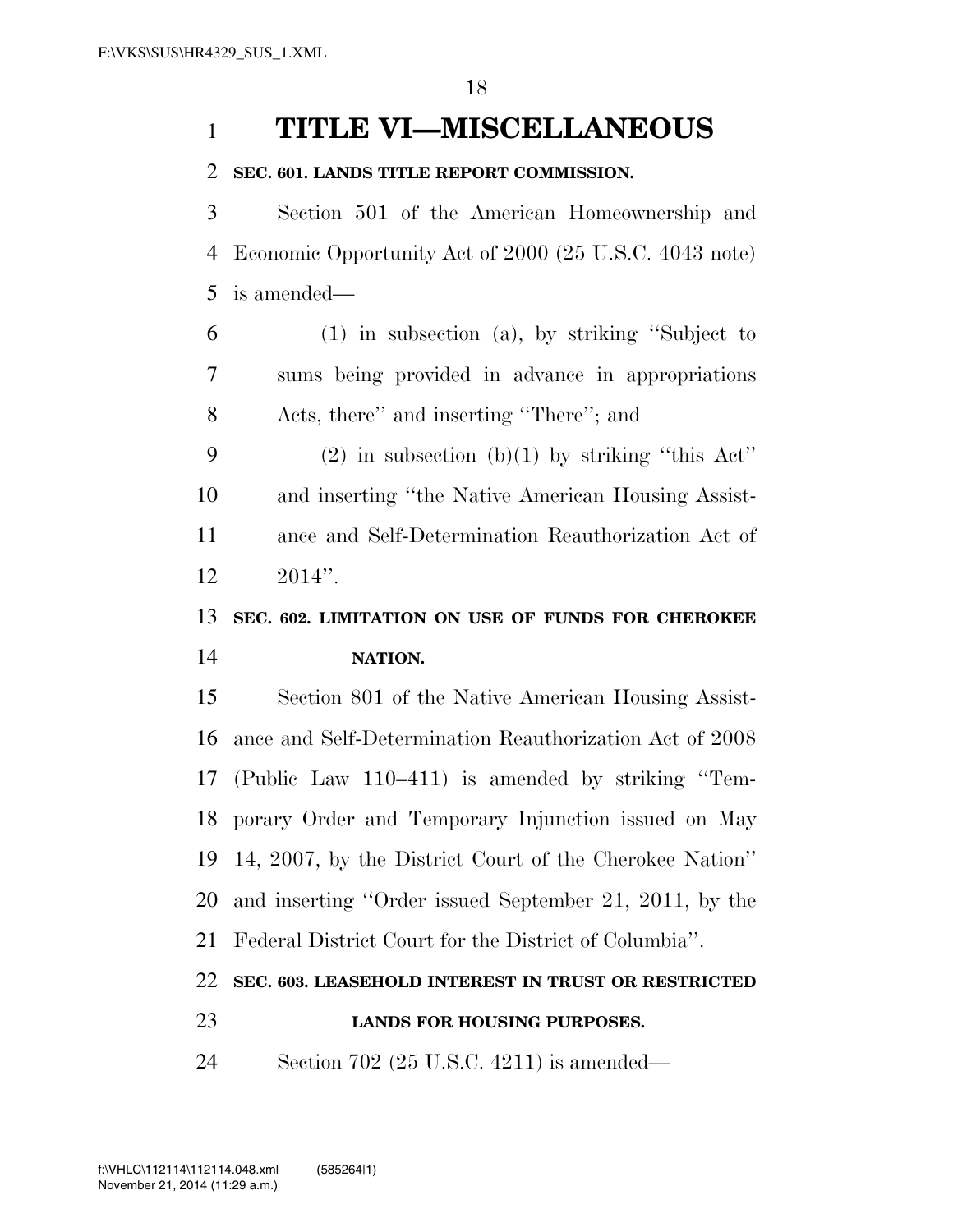| 1              | $(1)$ in subsection $(e)(1)$ , by inserting ", whether  |
|----------------|---------------------------------------------------------|
| $\overline{2}$ | enacted before, on, or after the date of the enact-     |
| 3              | ment of this section" after "law"; and                  |
| $\overline{4}$ | $(2)$ by striking "50 years" each place such term       |
| 5              | appears and inserting "99 years".                       |
| 6              | SEC. 604. CLERICAL AMENDMENT.                           |
| 7              | The table of contents in section $1(b)$ is amended by   |
| 8              | striking the item relating to section 206 (treatment of |
| 9              | funds).                                                 |
|                | <b>VII-DEMONSTRATION</b><br>10 TITLE                    |
| 11             | <b>PROGRAM FOR ALTERNATIVE</b>                          |
| 12             | PRIVATIZATION AUTHORITY                                 |
| 13             | <b>NATIVE</b><br><b>AMERICAN</b><br>FOR                 |

# **HOUSING**

**SEC. 701. DEMONSTRATION PROGRAM.** 

Add at the end of the Act the following new title:

**''TITLE IX—DEMONSTRATION** 

**PROGRAM FOR ALTERNATIVE** 

**PRIVATIZATION AUTHORITY** 

**FOR NATIVE AMERICAN** 

## **HOUSING**

**''SEC. 901. AUTHORITY.** 

23 "(a) IN GENERAL.—In addition to any other author- ity provided in this Act for the construction, development, maintenance, and operation of housing for Indian families,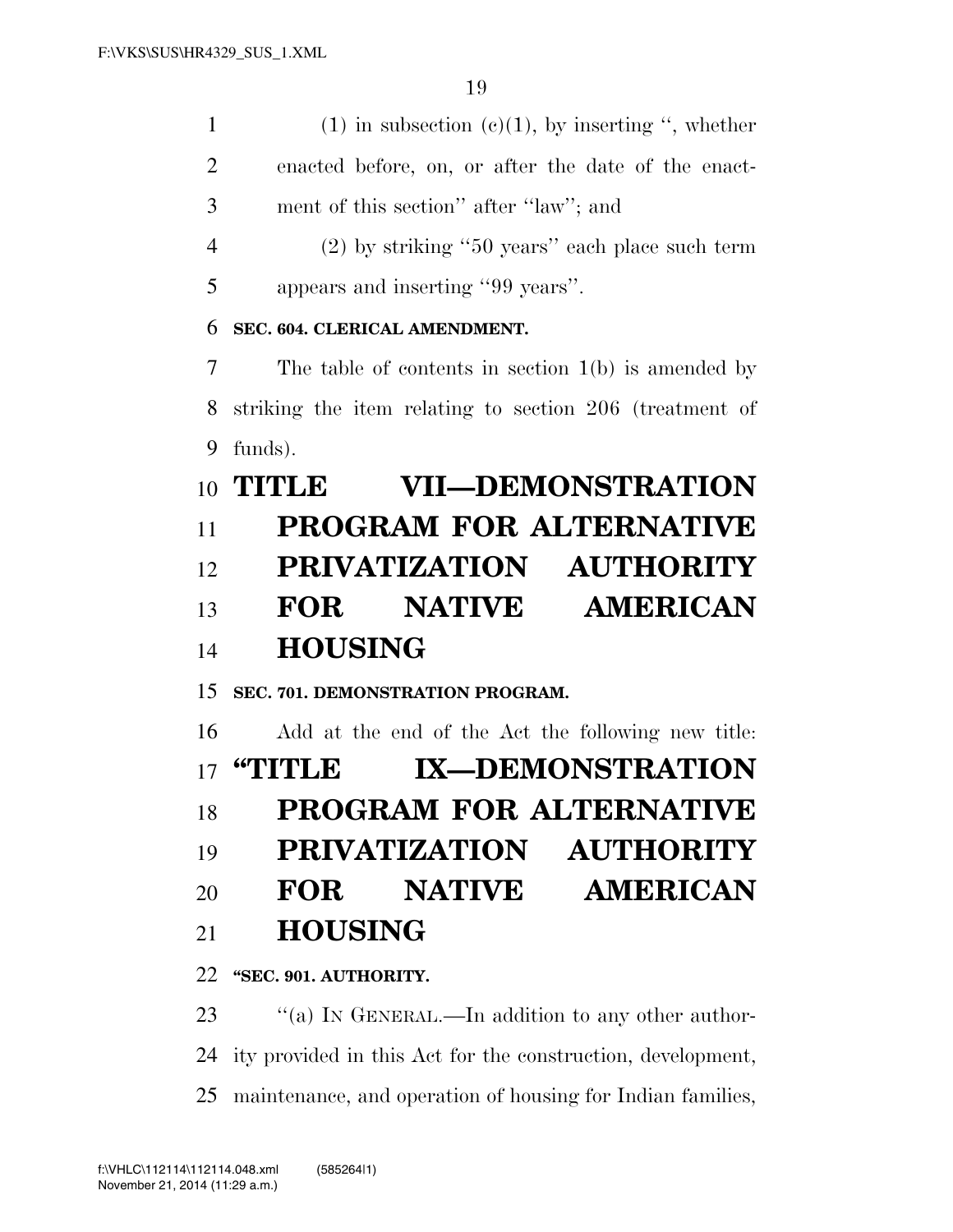the Secretary shall provide the participating tribes having final plans approved pursuant to section 905 with the au- thority to exercise the activities provided under this title and such plan for the acquisition and development of housing to meet the needs of tribal members.

 ''(b) INAPPLICABILITY OF NAHASDA PROVI- SIONS.—Except as specifically provided otherwise in this title, titles I through IV, VI, and VII shall not apply to a participating tribe's use of funds during any period that the tribe is participating in the demonstration program under this title.

 ''(c) CONTINUED APPLICABILITY OF CERTAIN NAHASDA PROVISIONS.—The following provisions of ti- tles I through VIII shall apply to the demonstration pro- gram under this title and amounts made available under the demonstration program under this title:

17 ''(1) Subsections (d) and (e) of section 101 (re-lating to tax exemption).

19  $(2)$  Section 101(j) (relating to Federal supply sources).

21  $(3)$  Section 101(k) (relating to tribal pref-erence in employment and contracting).

23 ''(4) Section 104 (relating to treatment of pro-gram income and labor standards).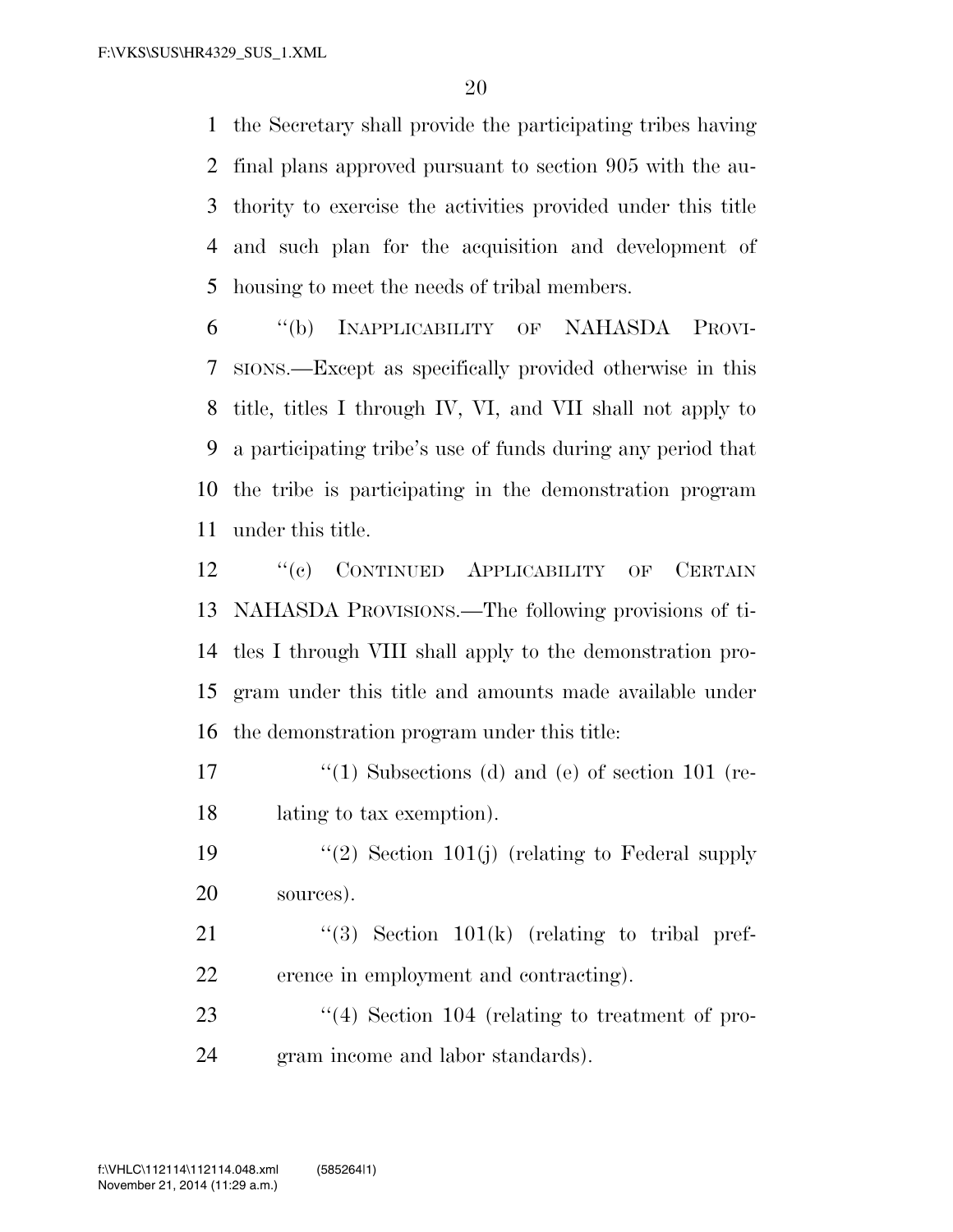1 ''(5) Section 105 (relating to environmental re-view).

 ''(6) Section 201(b) (relating to eligible fami-lies), except as otherwise provided in this title.

5  $\frac{4}{7}$  Section 203(g) (relating to a de minimis exemption for procurement of goods and services).

 ''(8) Section 702 (relating to 99-year leasehold interests in trust or restricted lands for housing pur-poses).

#### **''SEC. 902. PARTICIPATING TRIBES.**

 ''(a) REQUEST TO PARTICIPATE.—To be eligible to participate in the demonstration program under this title, an Indian tribe shall submit to the Secretary a notice of intention to participate during the 60-day period begin- ning on the date of the enactment of this title, in such form and such manner as the Secretary shall provide.

 ''(b) COOPERATIVE AGREEMENT.—Upon approval under section 905 of the final plan of an Indian tribe for participation in the demonstration program under this title, the Secretary shall enter into a cooperative agree- ment with the participating tribe that provides such tribe with the authority to carry out activities under the dem-onstration program.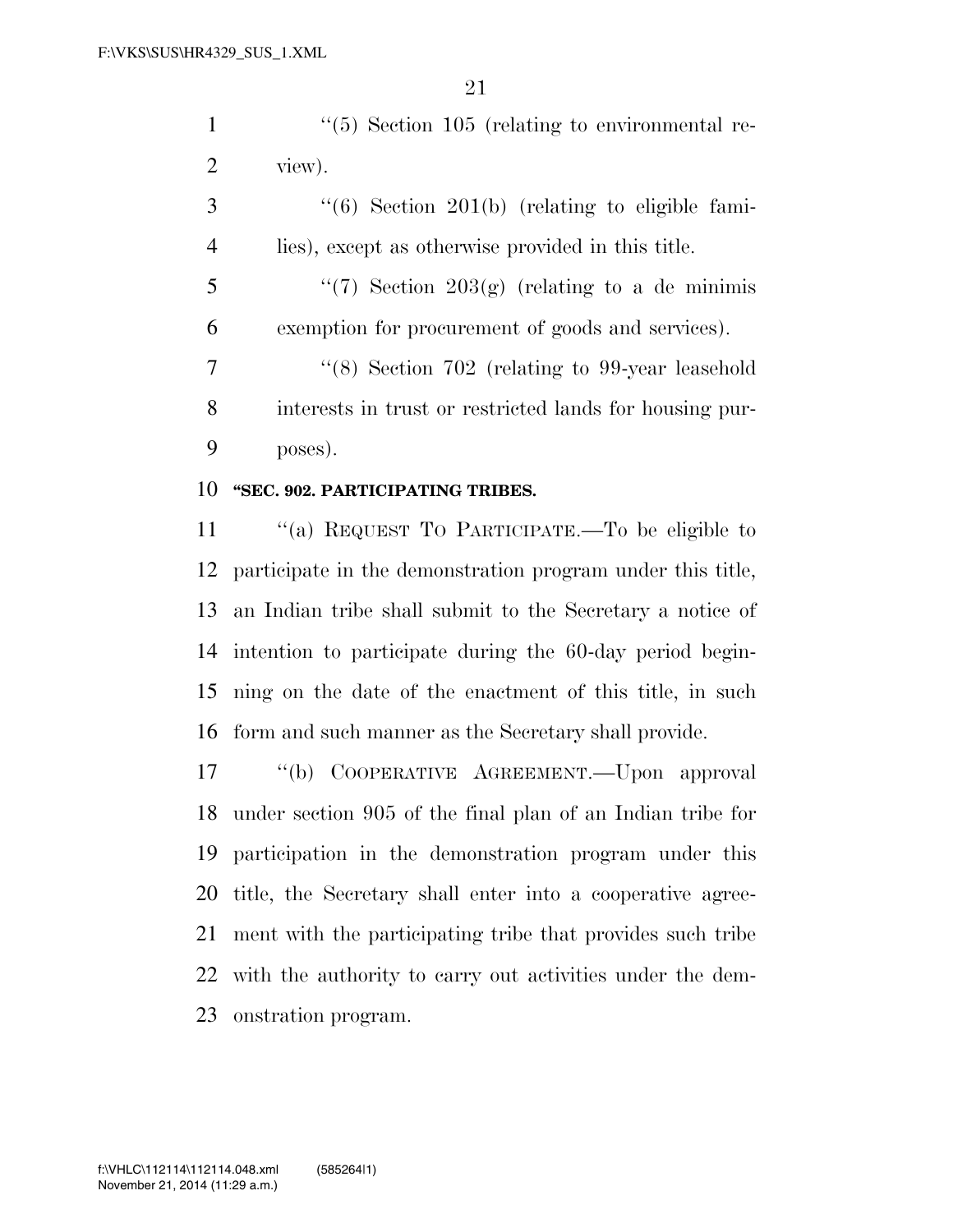''(c) LIMITATION.—The Secretary may not approve more than 20 Indian tribes for participation in the dem-onstration program under this title.

# **''SEC. 903. REQUEST FOR QUOTES AND SELECTION OF IN-VESTOR PARTNER.**

 ''(a) REQUEST FOR QUOTES.—Not later than the ex- piration of the 180-day period beginning upon notification to the Secretary by an Indian tribe of intention to partici- pate in the demonstration program under this title, the Indian tribe shall—

- 11  $\frac{1}{10}$   $\frac{1}{10}$  obtain assistance from a qualified entity in assessing the housing needs, including the affordable housing needs, of the tribe; and
- 14  $(2)$  release a request for quotations from enti- ties interested in partnering with the tribe in design- ing and carrying out housing activities sufficient to meet the tribe's housing needs as identified pursuant to paragraph (1).

19 "(b) SELECTION OF INVESTOR PARTNER.—

20 "(1) IN GENERAL.—Except as provided in para- graph (2), not later than the expiration of the 18- month period beginning on the date of the enact- ment of this title, an Indian tribe requesting to par- ticipate in the demonstration program under this title shall—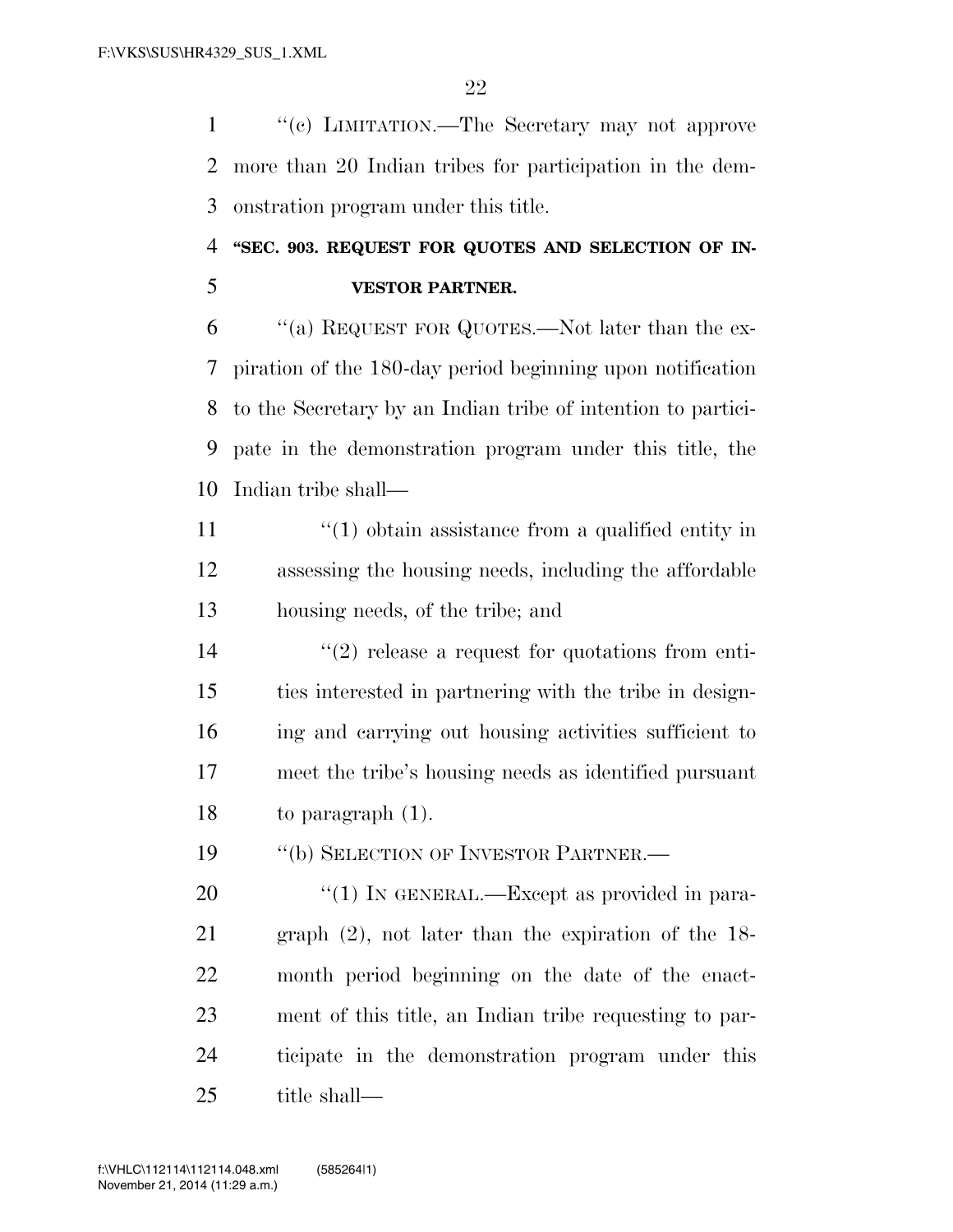| $\mathbf{1}$   | $\lq\lq$ select an investor partner from               |
|----------------|--------------------------------------------------------|
| $\overline{2}$ | among the entities that have responded to the          |
| 3              | tribe's request for quotations; and                    |
| $\overline{4}$ | $\lq\lq (B)$ together with such investor partner,      |
| 5              | establish and submit to the Secretary a final          |
| 6              | plan that meets the requirements under section         |
| 7              | 904.                                                   |
| 8              | "(2) EXCEPTIONS.—The Secretary may extend              |
| 9              | the period under paragraph $(1)$ for any tribe that—   |
| 10             | $\lq\lq$ has not received any satisfactory             |
| 11             | quotation in response to its request released          |
| 12             | pursuant to subsection (a)(2); or                      |
| 13             | "(B) has any other satisfactory reason, as             |
| 14             | determined by the Secretary, for failure to se-        |
| 15             | lect an investor partner.                              |
| 16             | "SEC. 904. FINAL PLAN.                                 |
| 17             | "A final plan under this section shall—                |
| 18             | $f(1)$ be developed by the participating tribe and     |
| 19             | the investor partner for the tribe selected pursuant   |
| 20             | to section $903(b)(1)(A);$                             |
| 21             | $\lq(2)$ identify the qualified entity that assisted   |
| 22             | the tribe in assessing the housing needs of the tribe; |
| 23             | $(3)$ set forth a detailed description of such         |
| 24             | projected housing needs, including affordable hous-    |
| 25             | ing needs, of the tribe, which shall include—          |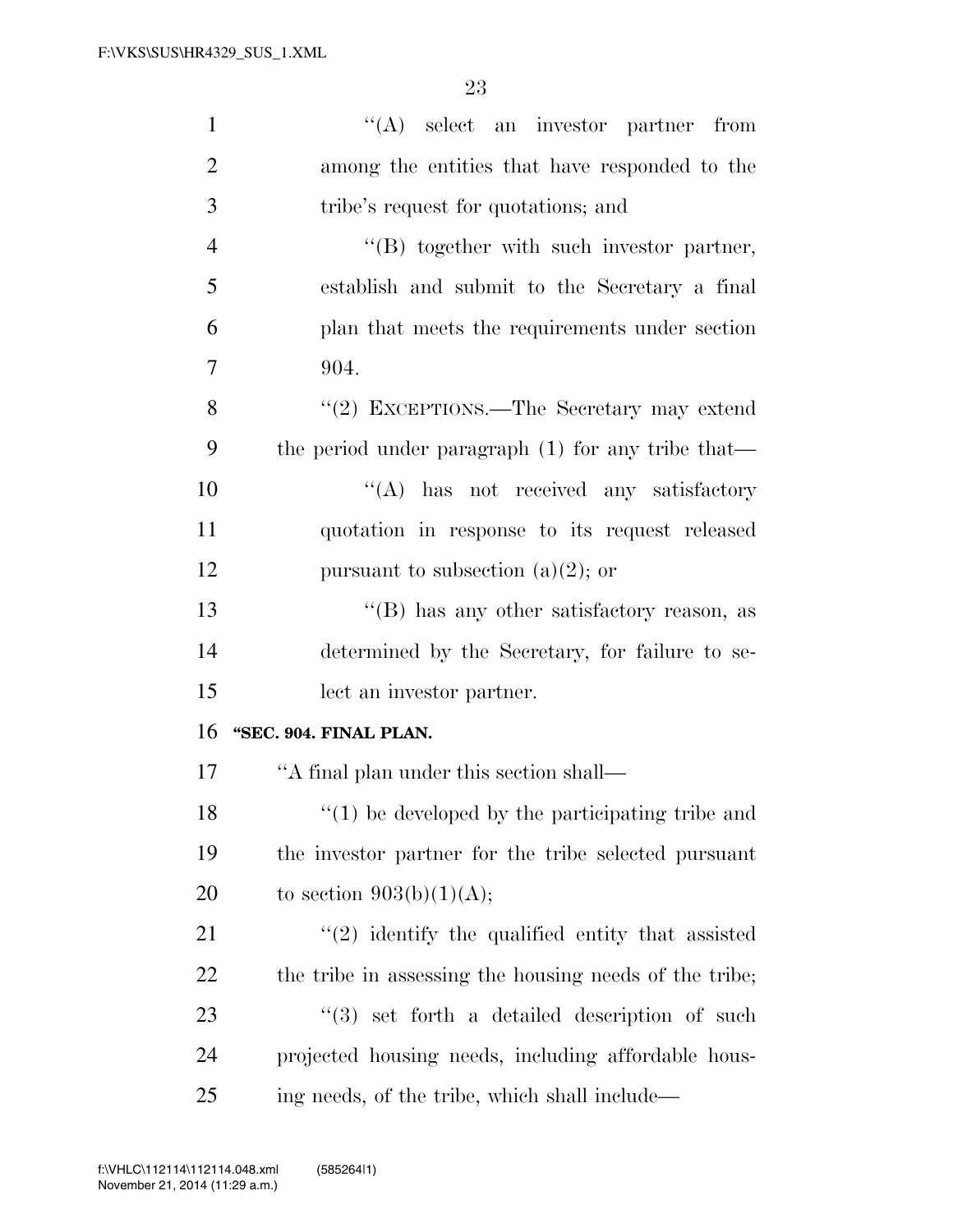| $\mathbf{1}$   | $\lq\lq$ a description of such need over the            |
|----------------|---------------------------------------------------------|
| $\overline{2}$ | ensuing 24 months and thereafter until the ex-          |
| 3              | piration of the ensuing 5-year period or until          |
| $\overline{4}$ | the affordable housing need is met, whichever           |
| 5              | occurs sooner; and                                      |
| 6              | $\lq\lq$ the same information that would be             |
| 7              | required under section 102 to be included in an         |
| 8              | Indian housing plan for the tribe, as such re-          |
| 9              | quirements may be modified by the Secretary to          |
| 10             | take consideration of the requirements of the           |
| 11             | demonstration program under this title;                 |
| 12             | $\lq(4)$ provide for specific housing activities suffi- |
| 13             | cient to meet the tribe's housing needs, including af-  |
| 14             | fordable housing needs, as identified pursuant to       |
| 15             | paragraph (3) within the periods referred to such       |
| 16             | paragraph, which shall include—                         |
| 17             | "(A) development of affordable housing (as              |
| 18             | such term is defined in section 4 of this Act $(25)$    |
| 19             | $U.S.C. 4103$ );                                        |
| 20             | $\lq\lq (B)$ development of conventional homes          |
| 21             | for rental, lease-to-own, or sale, which may be         |
| 22             | combined with affordable housing developed              |
| 23             | pursuant to subparagraph $(A)$ ;                        |
| 24             | "(C) development of housing infrastruc-                 |
| 25             | ture, including housing infrastructure sufficient       |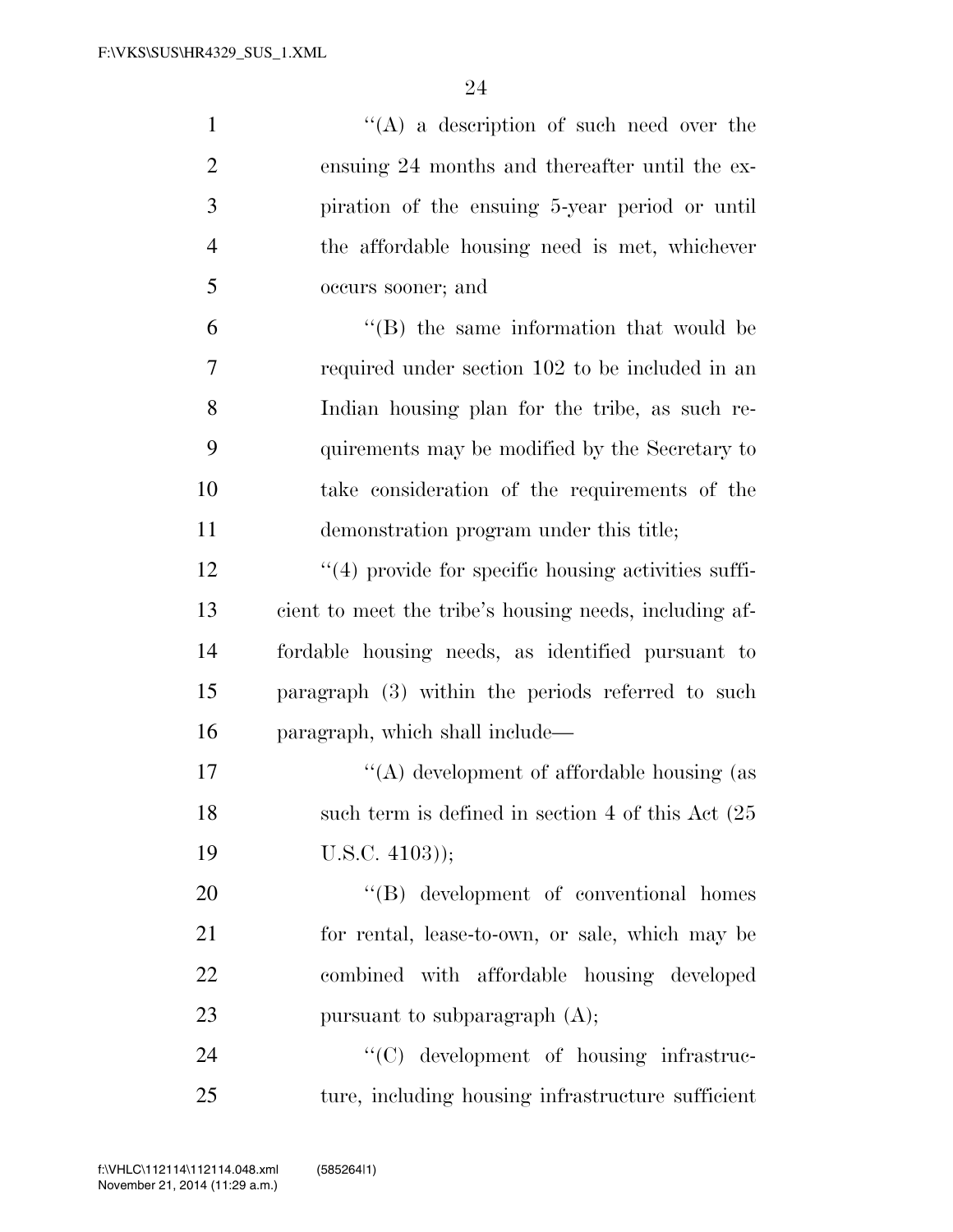to serve affordable housing developed under the plan; and

 ''(D) investments by the investor partner for the tribe, the participating tribe, members of the participating tribe, and financial institu- tions and other outside investors necessary to provide financing for the development of hous- ing under the plan and for mortgages for tribal members purchasing such housing;

 $\frac{1}{10}$   $\frac{1}{10}$  provide that the participating tribe will agree to provide long-term leases to tribal members sufficient for lease-to-own arrangements for, and sale of, the housing developed pursuant to paragraph 14  $(4)$ ;

 $\frac{1}{6}$  provide that the participating tribe—  $\mathcal{L}(\mathbf{A})$  will be liable for delinquencies under mortgage agreements for housing developed under the plan that are financed under the plan and entered into by tribal members; and

 $((B)$  shall, upon foreclosure under such mortgages, take possession of such housing and have the responsibility for making such housing 23 available to other tribal members;

24  $\frac{1}{2}$  (7) provide for sufficient protections, in the determination of the Secretary, to ensure that the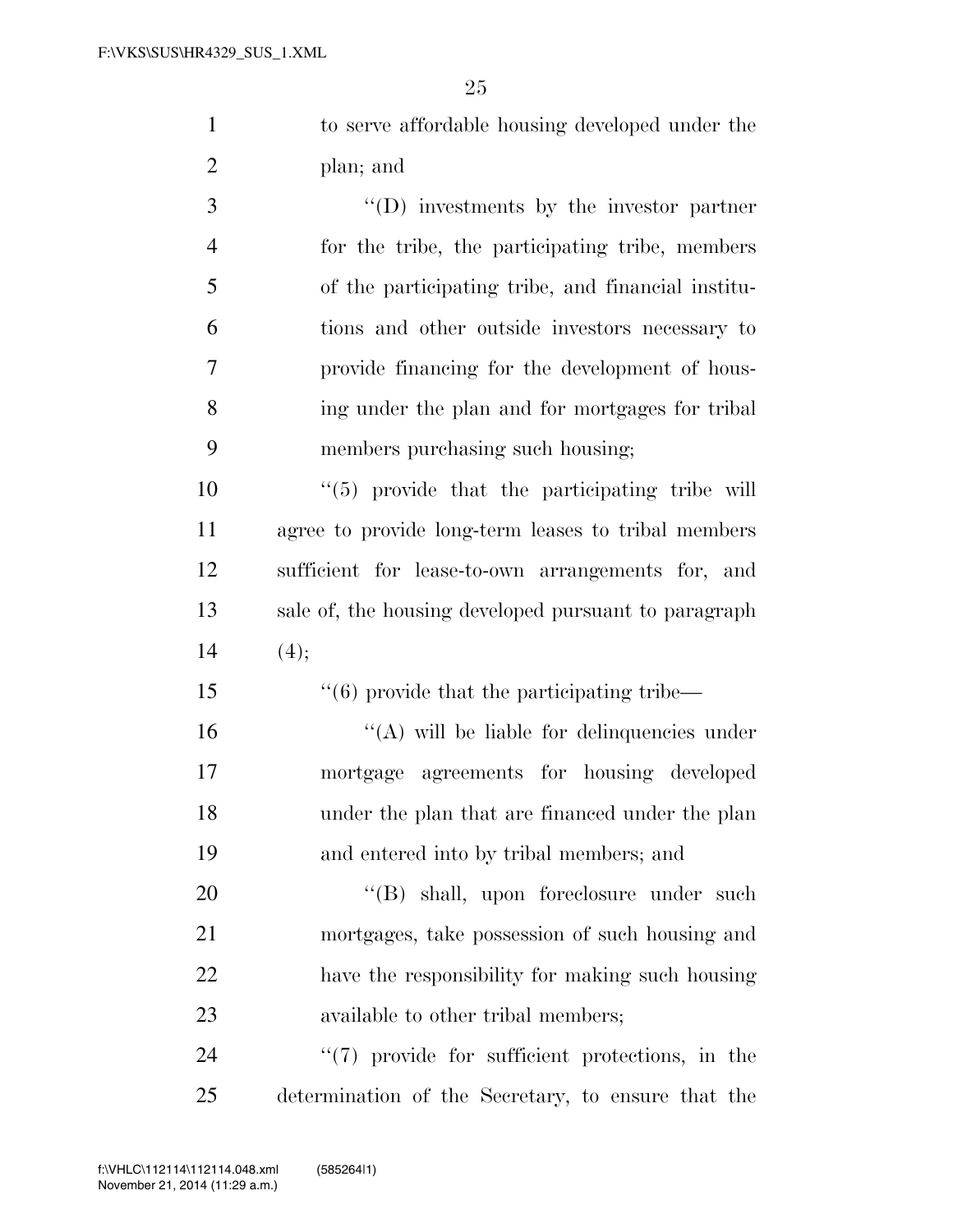tribe and the Federal Government are not liable for the acts of the investor partner or of any contrac-tors;

 ''(8) provide that the participating tribe shall have sole final approval of design and location of housing developed under the plan;

 ''(9) set forth specific deadlines and schedules for activities to be undertaken under the plan and set forth the responsibilities of the participating tribe and the investor partner;

 $\frac{11}{10}$  ''(10) set forth specific terms and conditions of return on investment by the investor partner and other investors under the plan, and provide that the participating tribe shall pledge grant amounts allo- cated for the tribe pursuant to title III for such re-turn on investment;

 ''(11) set forth the terms of a cooperative agreement on the operation and management of the current assistance housing stock and current hous- ing stock for the tribe assisted under the preceding 21 titles of this Act;

 $\frac{1}{22}$  ''(12) set forth any plans for sale of affordable housing of the participating tribe under section 907 and, if included, plans sufficient to meet the require-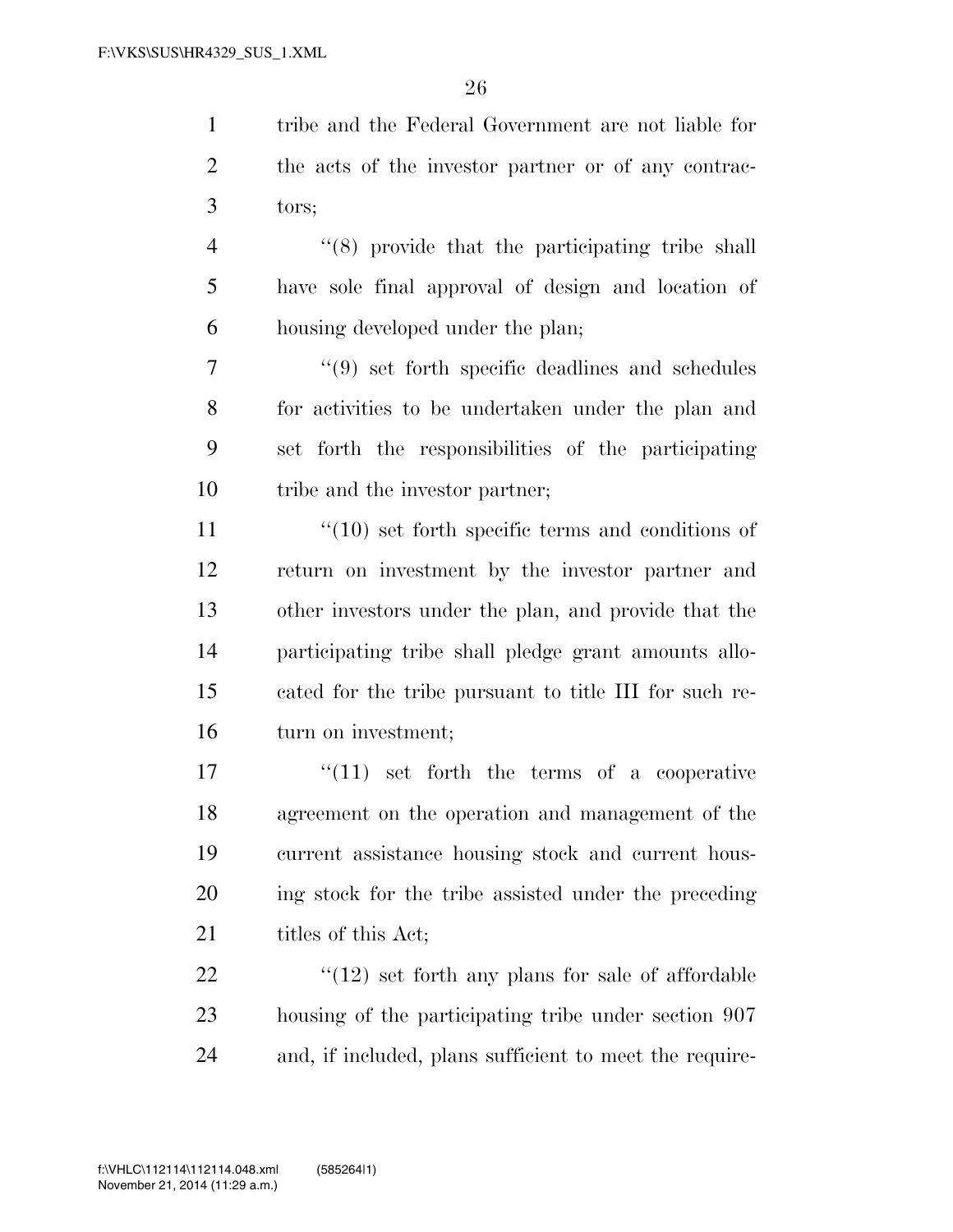| $\mathbf{1}$   | ments of section 907 regarding meeting future af-        |
|----------------|----------------------------------------------------------|
| $\overline{2}$ | fordable housing needs of the tribe;                     |
| 3              | $\cdot$ (13) set forth terms for enforcement of the      |
| $\overline{4}$ | plan, including an agreement regarding jurisdiction      |
| 5              | of any actions under or to enforce the plan, includ-     |
| 6              | ing a waiver of immunity; and                            |
| 7              | $(14)$ include such other information as the             |
| 8              | participating tribe and investor partner consider ap-    |
| 9              | propriate.                                               |
| 10             | "SEC. 905. HUD REVIEW AND APPROVAL OF PLAN.              |
| 11             | "(a) IN GENERAL.—Not later than the expiration of        |
| 12             | the 90-day period beginning upon a submission by an In-  |
| 13             | dian tribe of a final plan under section 904 to the Sec- |
| 14             | retary, the Secretary shall—                             |
| 15             | $\lq(1)$ review the plan and the process by which        |
| 16             | the tribe solicited requests for quotations from inves-  |
| 17             | tors and selected the investor partner; and              |
| 18             | $\lq(2)(A)$ approve the plan, unless the Secretary       |
| 19             | determines that—                                         |
| 20             | "(i) the assessment of the tribe's housing               |
| 21             | needs by the qualified entity, or as set forth in        |
| 22             | the plan pursuant to section $904(3)$ , is inac-         |
| 23             | curate or insufficient;                                  |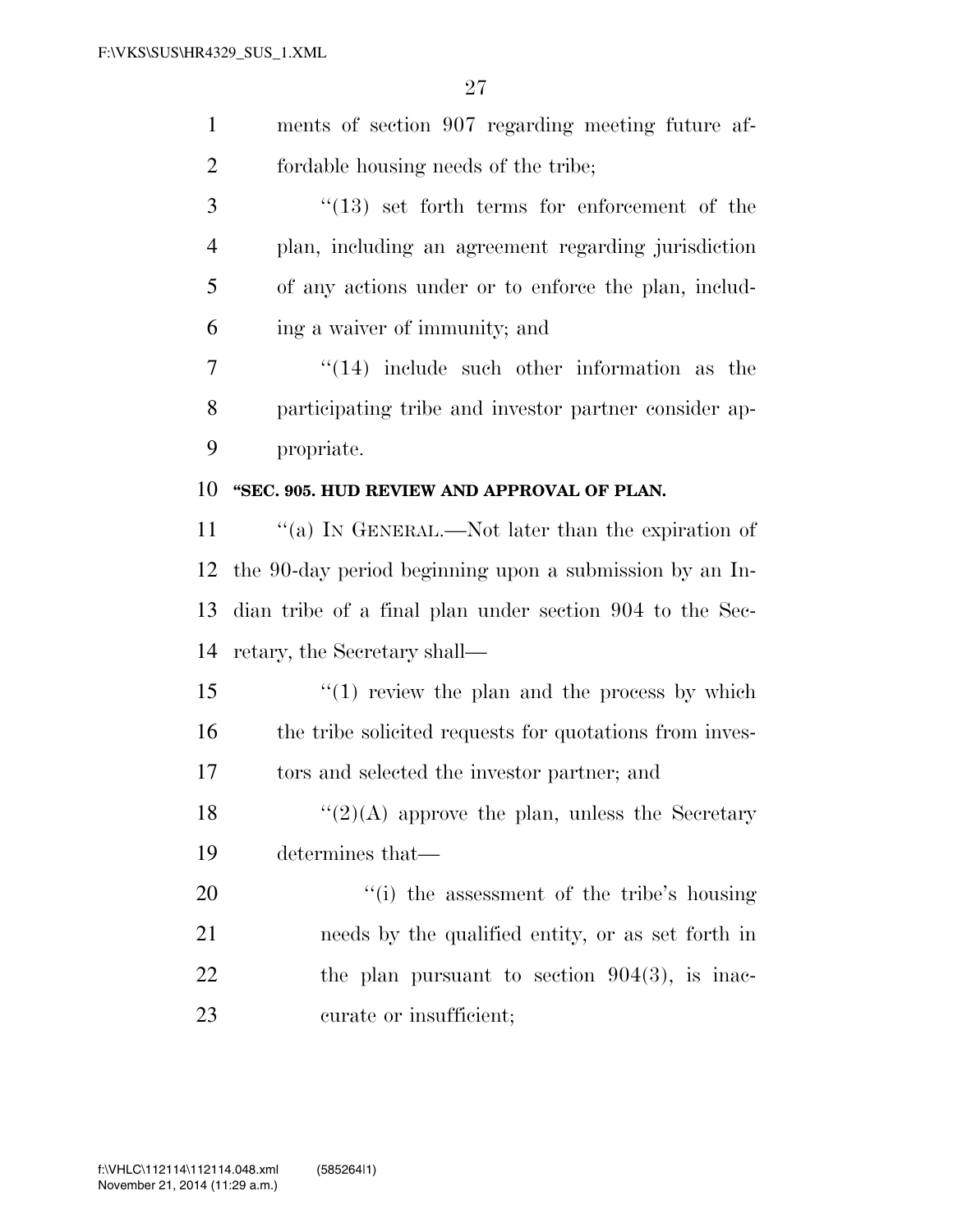| $\mathbf{1}$   | "(ii) the process established by the tribe to           |
|----------------|---------------------------------------------------------|
| $\overline{2}$ | solicit requests for quotations and select an in-       |
| 3              | vestor partner was insufficient or negligent; or        |
| $\overline{4}$ | "(iii) the plan is insufficient to meet the             |
| 5              | housing needs of the tribe, as identified in the        |
| 6              | plan pursuant to section $904(3)$ ;                     |
| $\overline{7}$ | $\lq\lq (B)$ approve the plan, on the condition that    |
| 8              | the participating tribe and the investor make such      |
| 9              | revisions to the plan as the Secretary may specify as   |
| 10             | appropriate to meet the needs of the tribe for afford-  |
| 11             | able housing; or                                        |
| 12             | "(C) disapprove the plan, only if the Secretary         |
| 13             | determines that the plan fails to meet the minimal      |
| 14             | housing standards and requirements set forth in this    |
| 15             | Act and the Secretary notifies the tribe of the ele-    |
| 16             | ments requiring the disapproval.                        |
| 17             | "(b) ACTION UPON DISAPPROVAL.—                          |
| 18             | ``(1)<br>RE-SUBMISSION OF PLAN.—Subject to              |
| 19             | paragraph $(2)$ , in the case of any disapproval of a   |
| 20             | final plan of an Indian tribe pursuant to subsection    |
| 21             | $(a)(3)$ , the Secretary shall allow the tribe a period |
| <u>22</u>      | of 180 days from notification to the tribe of such      |
| 23             | disapproval to re-submit a revised plan for approval.   |
| 24             | "(2) LIMITATION.—If the final plan for an In-           |
| 25             | dian tribe is disapproved twice and resubmitted         |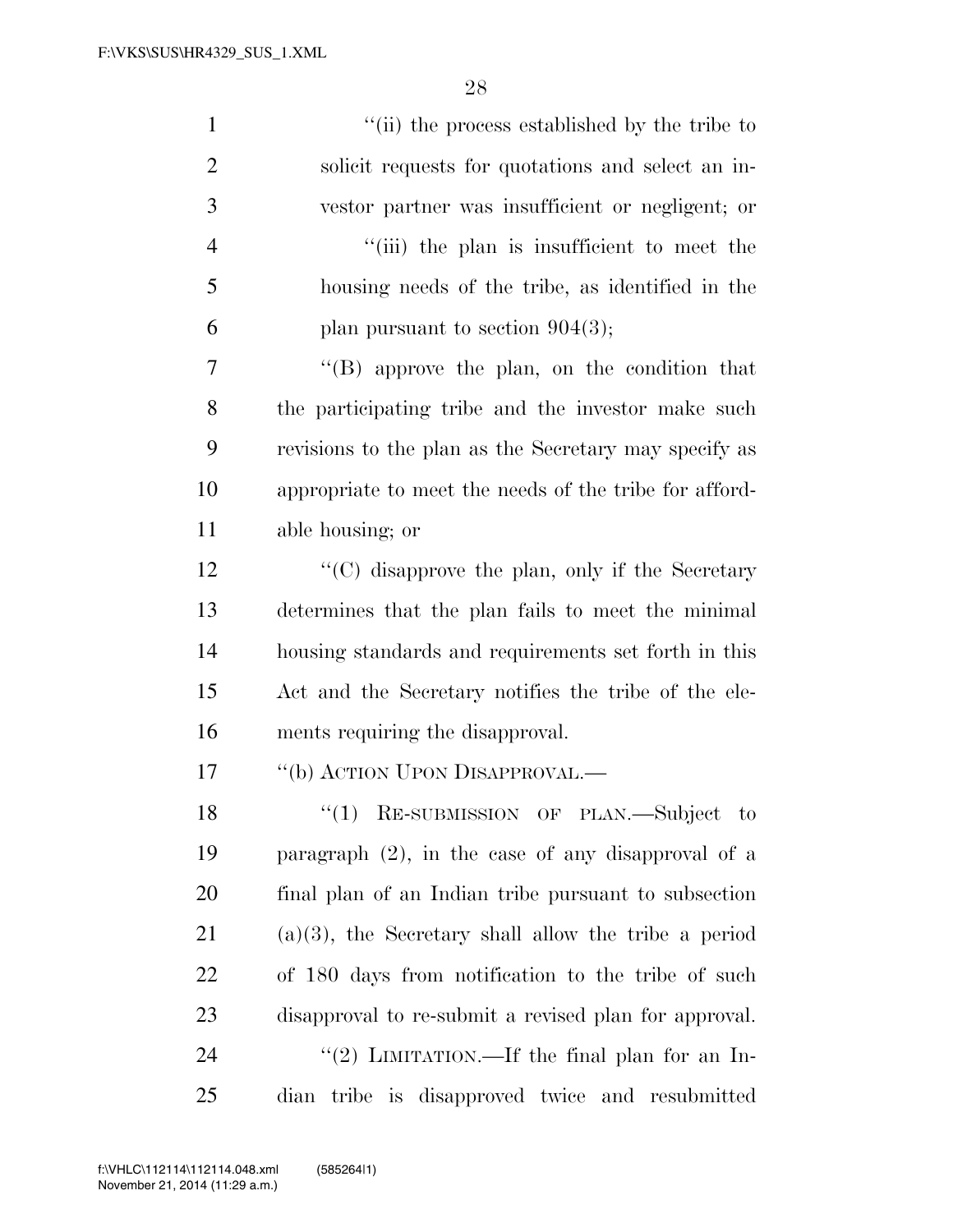twice pursuant to the authority under paragraph (1) and, upon such second re-submission of the plan the Secretary disapproves the plan, the tribe may not re- submit the plan again and shall be ineligible to par- ticipate in the demonstration program under this title.

 ''(c) TRIBE AUTHORITY OF HOUSING DESIGN AND LOCATION.—The Secretary may not disapprove a final plan under section 904, or condition approval of such a plan, based on the design or location of any housing to be developed or assisted under the plan.

12 "(d) FAILURE TO NOTIFY.—If the Secretary does not notify a participating tribe submitting a final plan of approval, conditional approval, or disapproval of the plan before the expiration of the period referred to in para- graph (1), the plan shall be considered as approved for all purposes of this title.

#### **''SEC. 906. TREATMENT OF NAHASDA ALLOCATION.**

 ''Amounts otherwise allocated for a participating tribe under title III of this Act (25 U.S.C. 4151 et seq.) shall not be made available to the tribe under titles I through VIII , but shall only be available for the tribe, upon request by the tribe and approval by the Secretary, for the following purposes: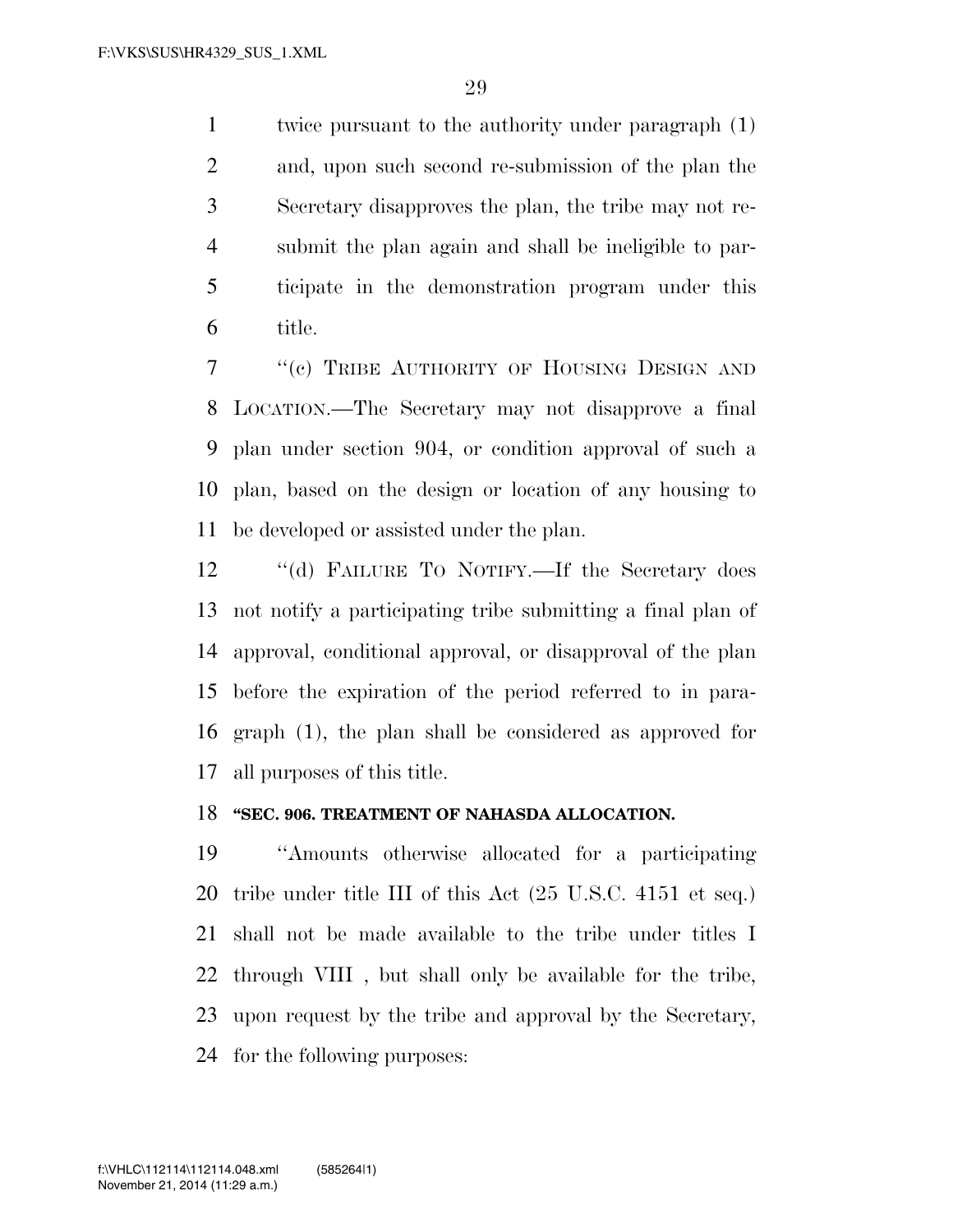1 ''(1) RETURN ON INVESTMENT.—Such amounts as are pledged by a participating tribe pursuant to section 904(10) for return on the investment made by the investor partner or other investors may be used by the Secretary to ensure such full return on investment.

7 "(2) ADMINISTRATIVE EXPENSES.—The Sec- retary may provide to a participating tribe, upon the request of a tribe, not more than 10 percent of any annual allocation made under title III for the tribe during such period for administrative costs of the tribe in completing the processes to carry out sec-tions 903 and 904.

 ''(3) HOUSING INFRASTRUCTURE COSTS.—A participating tribe may use such amounts for hous- ing infrastructure costs associated with providing af- fordable housing for the tribe under the final plan. 18 ''(4) MAINTENANCE; TENANT SERVICES.—A participating tribe may use such amounts for main- tenance of affordable housing for the tribe and for housing services, housing management services, and crime prevention and safety activities described in paragraphs (3), (4), and (5), respectively, of section 202.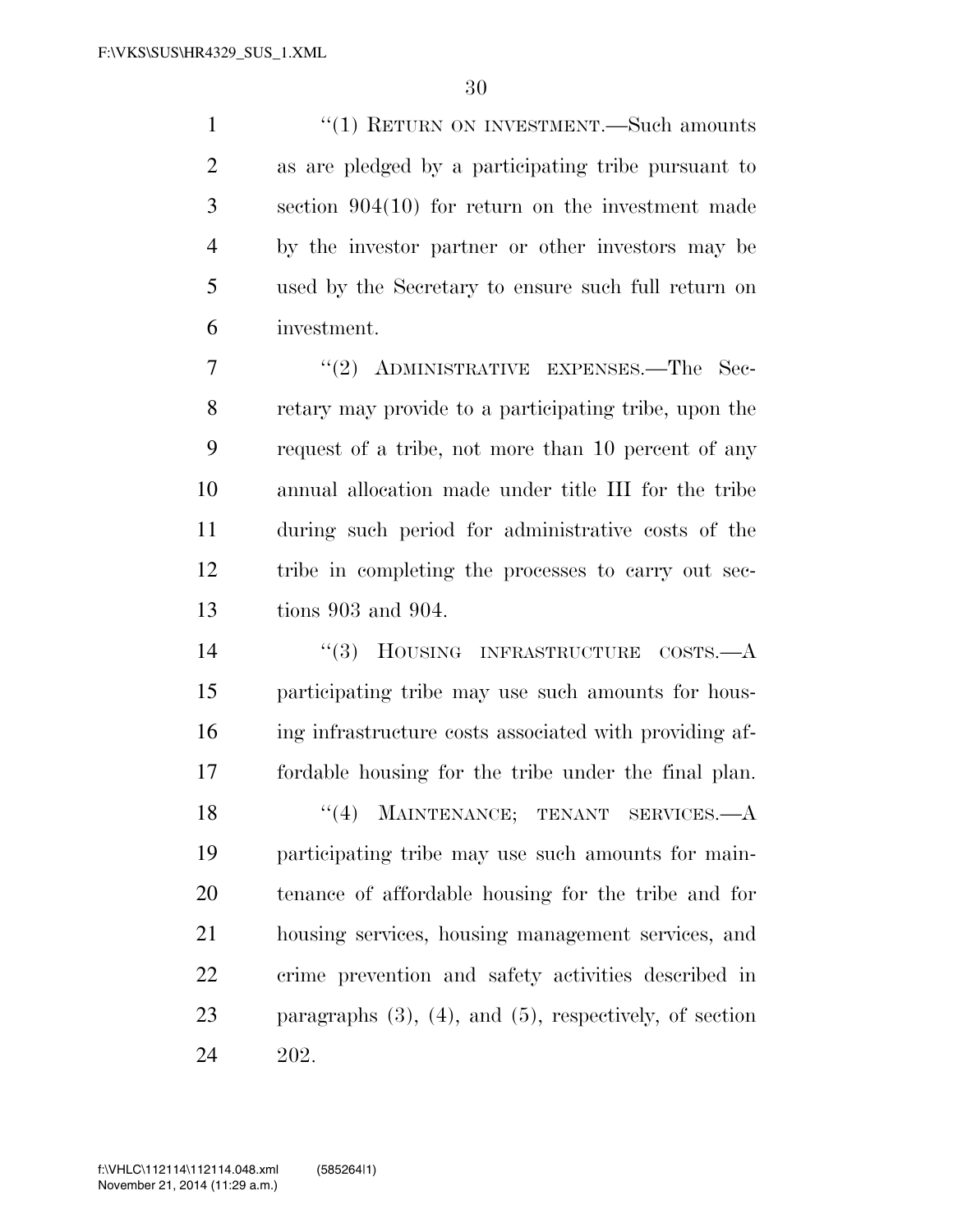#### **''SEC. 907. RESALE OF AFFORDABLE HOUSING.**

 ''Notwithstanding any other provision of this Act, a participating tribe may, in accordance with the provisions of the final plan of the tribe approved pursuant to section 905, resell any affordable housing developed with assist- ance made available under this Act for use other than as affordable housing, but only if the tribe provides such as- surances as the Secretary determines are appropriate to ensure that—

 $\mathcal{L}(1)$  the tribe is meeting its need for affordable housing;

 $\frac{12}{2}$  ''(2) will provide affordable housing in the fu- ture sufficient to meet future affordable housing needs; and

 ''(3) will use any proceeds only to meet such fu- ture affordable housing needs or as provided in sec-tion 906.

#### **''SEC. 908. REPORTS, AUDITS, AND COMPLIANCE.**

 ''(a) ANNUAL REPORTS BY TRIBE.—Each partici- pating tribe shall submit a report to the Secretary annu- ally regarding the progress of the tribe in complying with, and meeting the deadlines and schedules set forth under the approved final plan for the tribe. Such reports shall contain such information as the Secretary shall require. ''(b) REPORTS TO CONGRESS.—The Secretary shall submit a report to the Congress annually describing the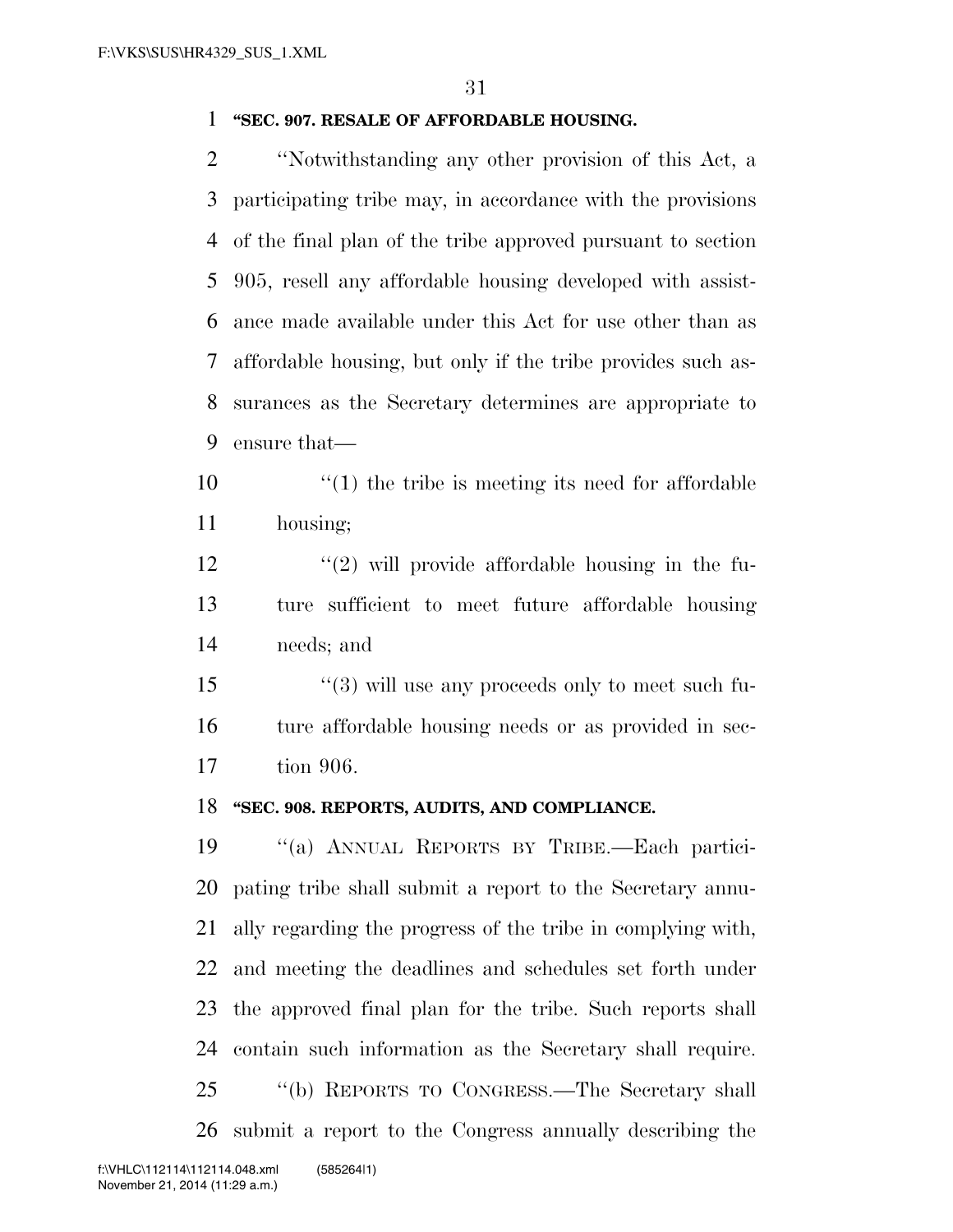activities and progress of the demonstration program under this title, which shall—

 ''(1) summarize the information in the reports submitted by participating tribes pursuant to sub-section (a);

 $(2)$  identify the number of tribes that have se- lected an investor partner pursuant to a request for quotations;

 ''(3) include, for each tribe applying for partici- pating in the demonstration program whose final 11 plan was disapproved under section  $905(a)(2)(C)$ , a detailed description and explanation of the reasons for disapproval and all actions taken by the tribe to eliminate the reasons for disapproval, and identify whether the tribe has re-submitted a final plan;

16  $\frac{1}{4}$  identify, by participating tribe, any amounts requested and approved for use under sec-tion 906; and

19  $\frac{1}{2}$   $\frac{1}{2}$  identify any participating tribes that have terminated participation in the demonstration pro-gram and the circumstances of such terminations.

22 ''(c) AUDITS.—The Secretary shall provide for audits among participating tribes to ensure that the final plans for such tribes are being implemented and complied with. Such audits shall include on-site visits with participating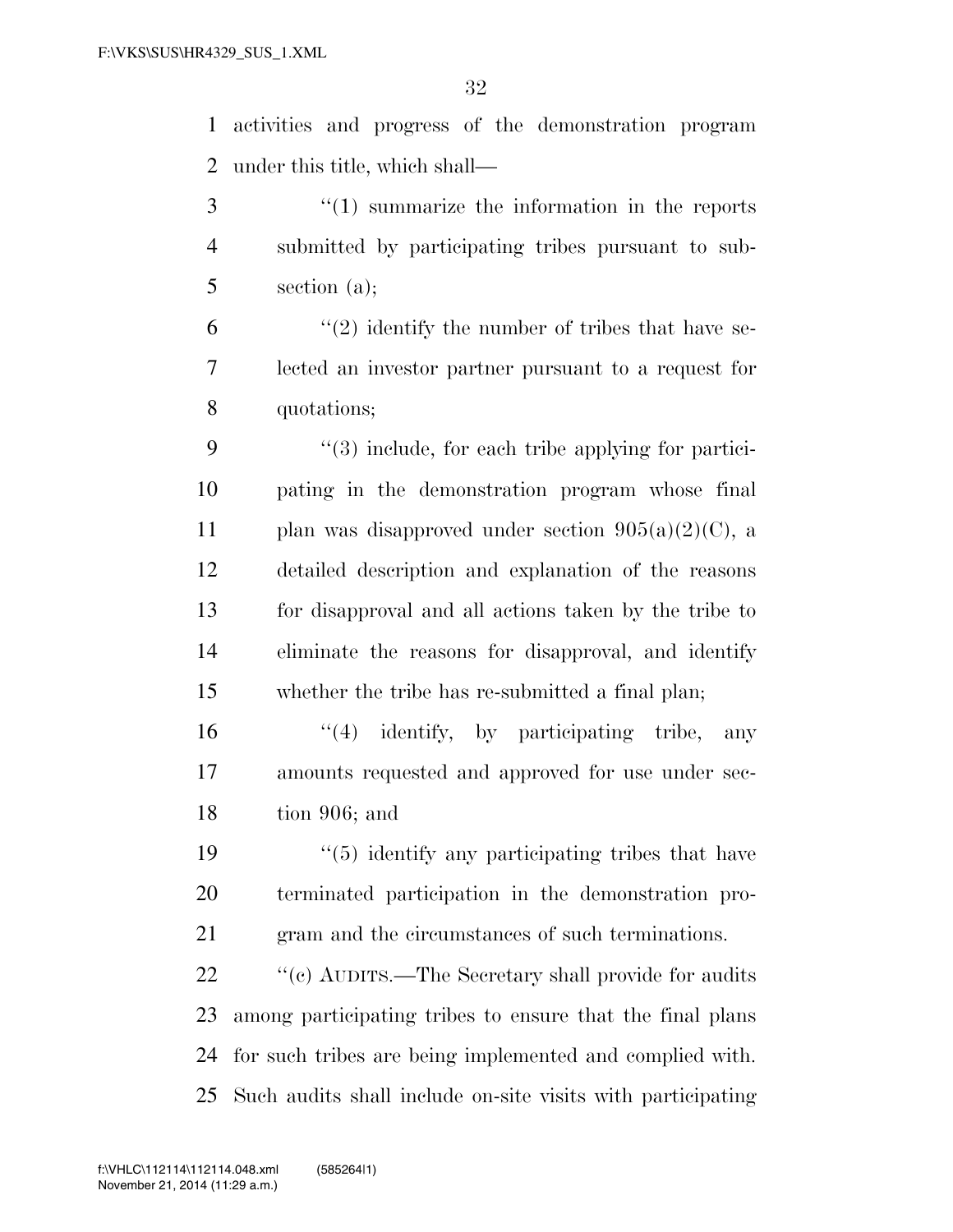tribes and requests for documentation appropriate to en-sure such compliance.

#### **''SEC. 909. TERMINATION OF TRIBAL PARTICIPATION.**

 ''(a) TERMINATION OF PARTICIPATION.—A partici- pating tribe may terminate participation in the demonstra- tion program under this title at any time, subject to this section.

8 "(b) EFFECT ON EXISTING OBLIGATIONS.—

9 "(1) NO AUTOMATIC TERMINATION. Termi- nation by a participating tribe in the demonstration program under this section shall not terminate any obligations of the tribe under agreements entered into under the demonstration program with the in- vestor partner for the tribe or any other investors or contractors.

16 "(2) AUTHORITY TO MUTUALLY TERMINATE AGREEMENTS.—Nothing in this title may be con- strued to prevent a tribe that terminates participa- tion in the demonstration program under this sec- tion and any party with which the tribe has entered into an agreement from mutually agreeing to termi-nate such agreement.

23 "(c) RECEIPT OF REMAINING GRANT AMOUNTS. The Secretary shall provide for grants to be made in ac-cordance with, and subject to the requirements of, this Act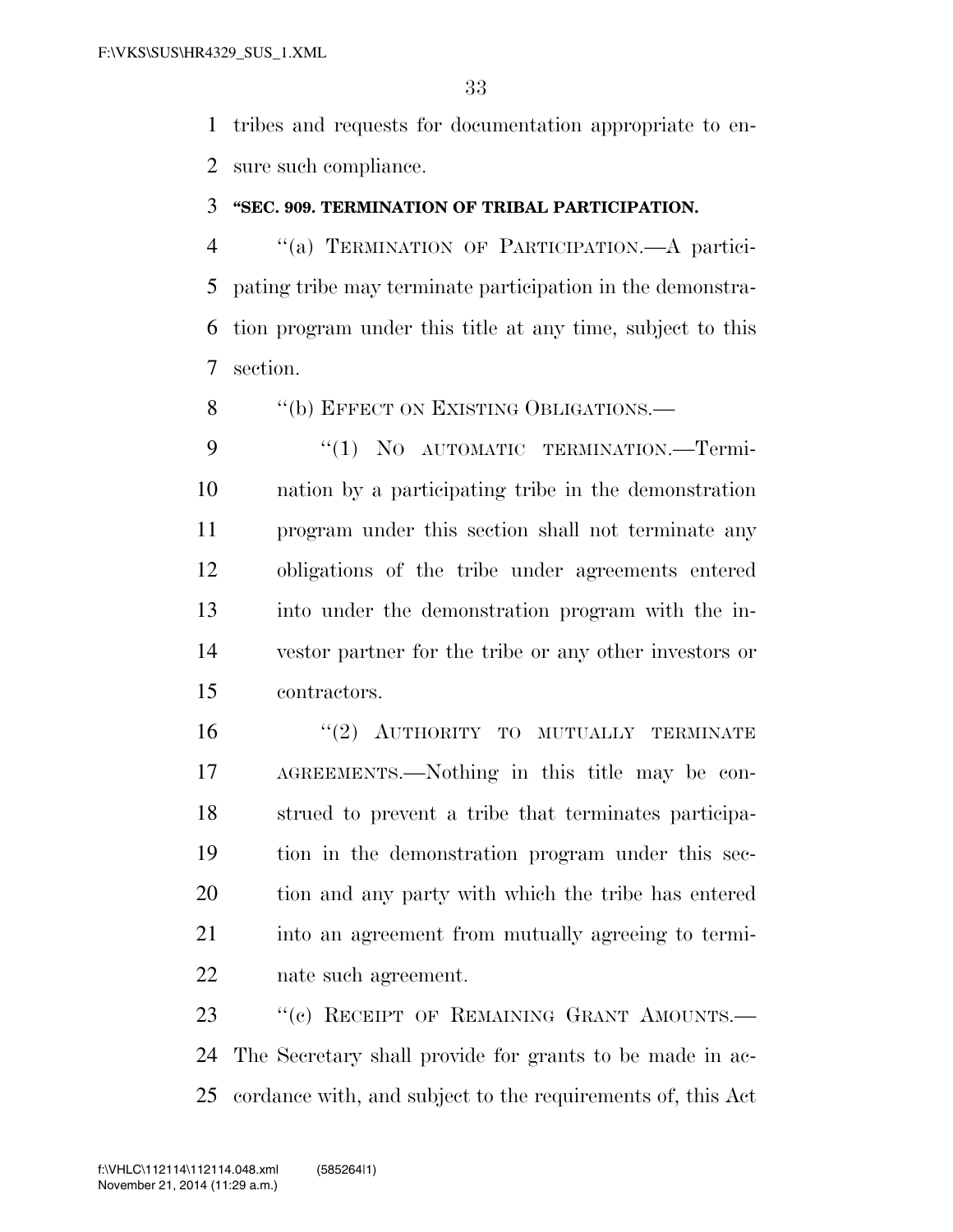for any amounts remaining after use pursuant to section 906 from the allocation under title III for a participating tribe that terminates participation in the demonstration program.

 ''(d) COSTS AND OBLIGATIONS.—The Secretary shall not be liable for any obligations or costs incurred by an Indian tribe during its participation in the demonstration program under this title.

### **''SEC. 910. FINAL REPORT.**

 ''Not later than the expiration of the 5-year period beginning on the date of the enactment of this title, the Secretary shall submit a final report to the Congress re- garding the effectiveness of the demonstration program, which shall include—

15 ''(1) an assessment of the success, under the demonstration program, of participating tribes in meeting their housing needs, including affordable housing needs, on tribal land;

19  $(2)$  recommendations for any improvements in the demonstration program; and

21 ''(3) a determination of whether the demonstra- tion should be expanded into a permanent program available for Indian tribes to opt into at any time and, if so, recommendations for such expansion, in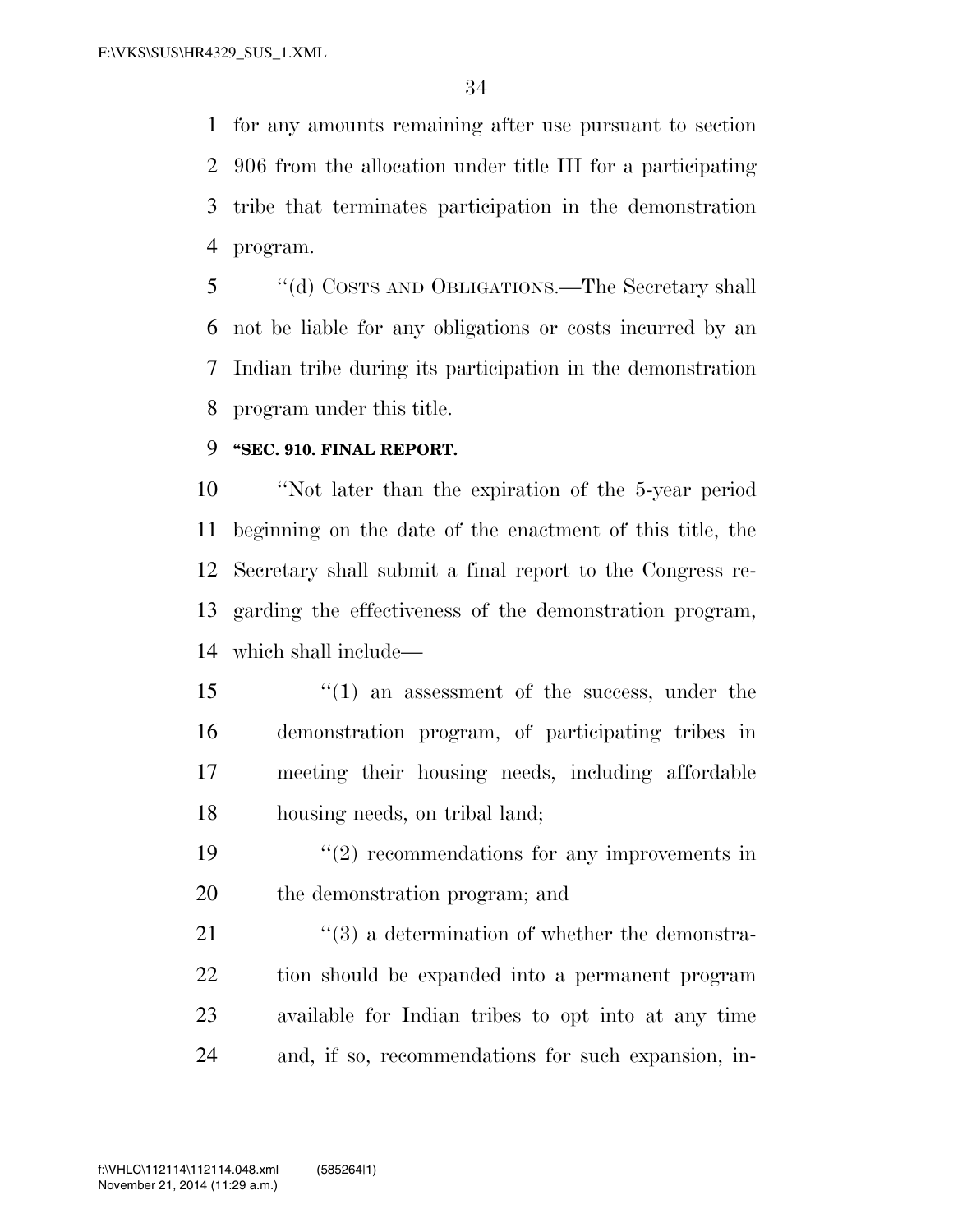cluding any legislative actions necessary to expand the program.

#### **''SEC. 911. DEFINITIONS.**

 ''For purposes of this title, the following definitions shall apply:

6 "(1) AFFORDABLE HOUSING.—The term 'af- fordable housing' has the meaning given such term in section 4 (25 U.S.C. 4103).

9 "(2) HOUSING INFRASTRUCTURE.—The term 'housing infrastructure' means basic facilities, serv- ices, systems, and installations necessary or appro- priate for the functioning of a housing community, including facilities, services, systems, and installa- tions for water, sewage, power, communications, and transportation.

 ''(3) LONG-TERM LEASE.—The term 'long-term lease' means an agreement between a participating tribe and a tribal member that authorizes the tribal member to occupy a specific plot of tribal lands for 50 or more years and to request renewal of the agreement at least once.

22 "(4) PARTICIPATING TRIBES.—The term 'par- ticipating tribe' means an Indian tribe for which a final plan under section 904 for participation in the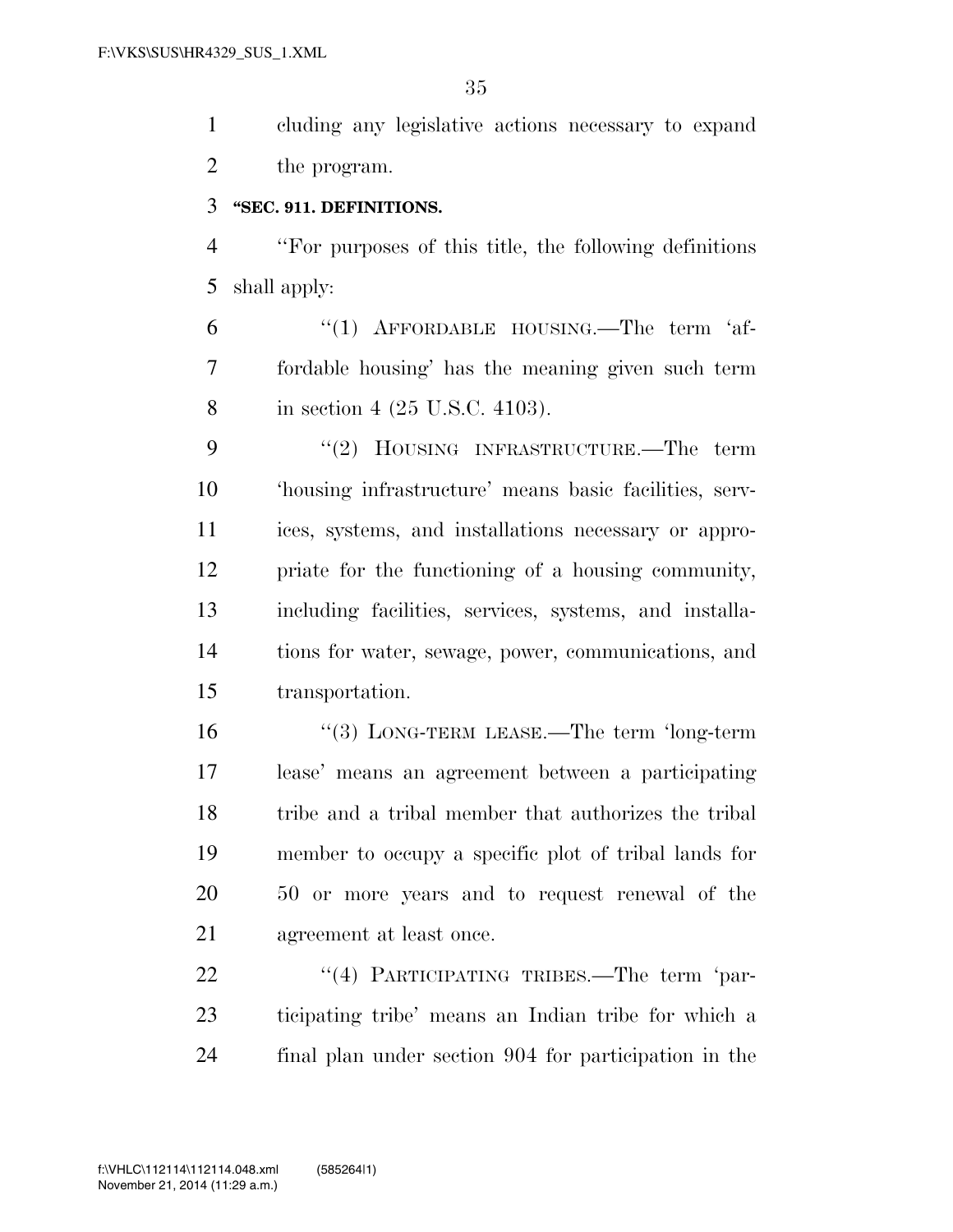- 1 demonstration program under this title has been ap-
- 2 proved by the Secretary under section 905.

#### 3 **''SEC. 912. NOTICE.**

 ''The Secretary shall establish any requirements and criteria as may be necessary to carry out the demonstra- tion program under this title by notice published in the Federal Register.''.

#### 8 **SEC. 702. CLERICAL AMENDMENTS.**

9 The table of contents in section 1(b) is amended by 10 inserting after the item relating to section 705 the fol-11 lowing: ''TITLE VIII—HOUSING ASSISTANCE FOR NATIVE HAWAIIANS

''Sec. 801. Definitions.

- ''Sec. 802. Block grants for affordable housing activities.
- ''Sec. 803. Housing plan.
- ''Sec. 804. Review of plans.
- ''Sec. 805. Treatment of program income and labor standards.
- ''Sec. 806. Environmental review.
- ''Sec. 807. Regulations.
- ''Sec. 808. Effective date.
- ''Sec. 809. Affordable housing activities.
- ''Sec. 810. Eligible affordable housing activities.
- ''Sec. 811. Program requirements.
- ''Sec. 812. Types of investments.
- ''Sec. 813. Low-income requirement and income targeting.
- ''Sec. 814. Lease requirements and tenant selection.
- ''Sec. 815. Repayment.
- ''Sec. 816. Annual allocation.
- ''Sec. 817. Allocation formula.
- ''Sec. 818. Remedies for noncompliance.
- ''Sec. 819. Monitoring of compliance.
- ''Sec. 820. Performance reports.
- ''Sec. 821. Review and audit by Secretary.
- ''Sec. 822. General Accounting Office audits.
- ''Sec. 823. Reports to Congress.
- ''Sec. 824. Authorization of appropriations.

#### ''TITLE IX —DEMONSTRATION PROGRAM FOR ALTERNATIVE PRIVATIZATION AUTHORITY FOR NATIVE AMERICAN HOUSING

''Sec. 901. Authority. ''Sec. 902. Participating tribes.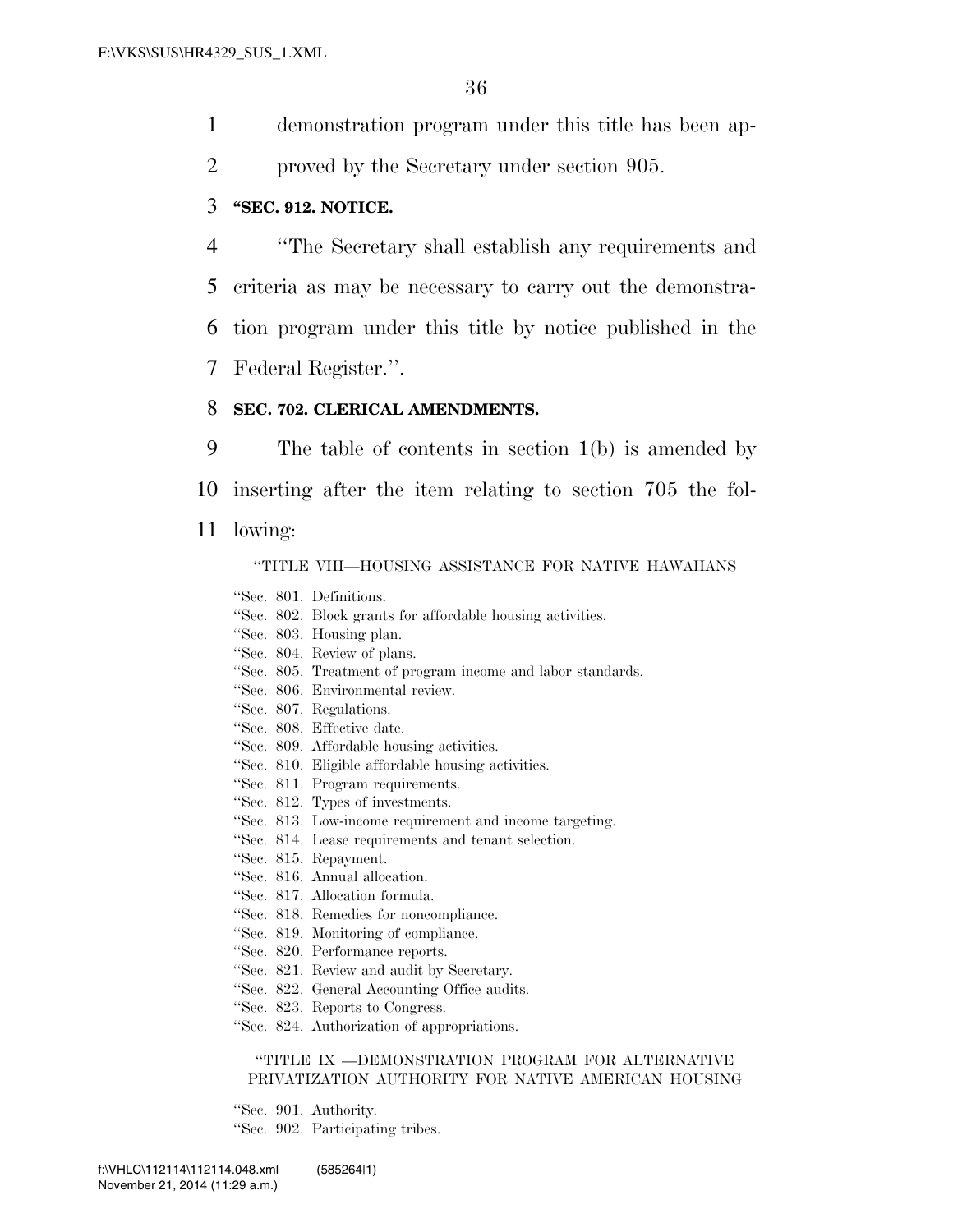''Sec. 903. Request for quotes and selection of investor partner.

''Sec. 904. Final plan.

''Sec. 905. HUD review and approval of plan.

''Sec. 906. Treatment of NAHASDA allocation.

''Sec. 907. Resale of affordable housing.

''Sec. 908. Reports, audits, and compliance.

''Sec. 909. Termination of tribal participation.

''Sec. 910. Final report.

''Sec. 911. Definitions.

"Sec. 912. Notice.".

# **TITLE VIII—HOUSING FOR NATIVE HAWAIIANS**

#### **SEC. 801. REAUTHORIZATION OF NATIVE HAWAIIAN HOME-**

#### **OWNERSHIP ACT.**

 Section 824 (25 U.S.C. 4243) is amended by striking ''such sums as may be necessary'' and all that follows through the period at the end and inserting ''\$13,000,000 for each of fiscal years 2015 through 2019.''.

## **SEC. 802. REAUTHORIZATION OF LOAN GUARANTEES FOR**

#### **NATIVE HAWAIIAN HOUSING.**

 Section 184A(j)(5) of the Housing and Community Development Act of 1992 (12 U.S.C. 1715z–13b(j)(5)) is amended—

 (1) in subparagraph (B), by inserting after the period at the end of the first sentence the following: ''There are authorized to be appropriated for such costs \$386,000 for each of fiscal years 2015 through 2019.''; and

 (2) in subparagraph (C), by striking ''for each of fiscal years'' and all that follows through the pe